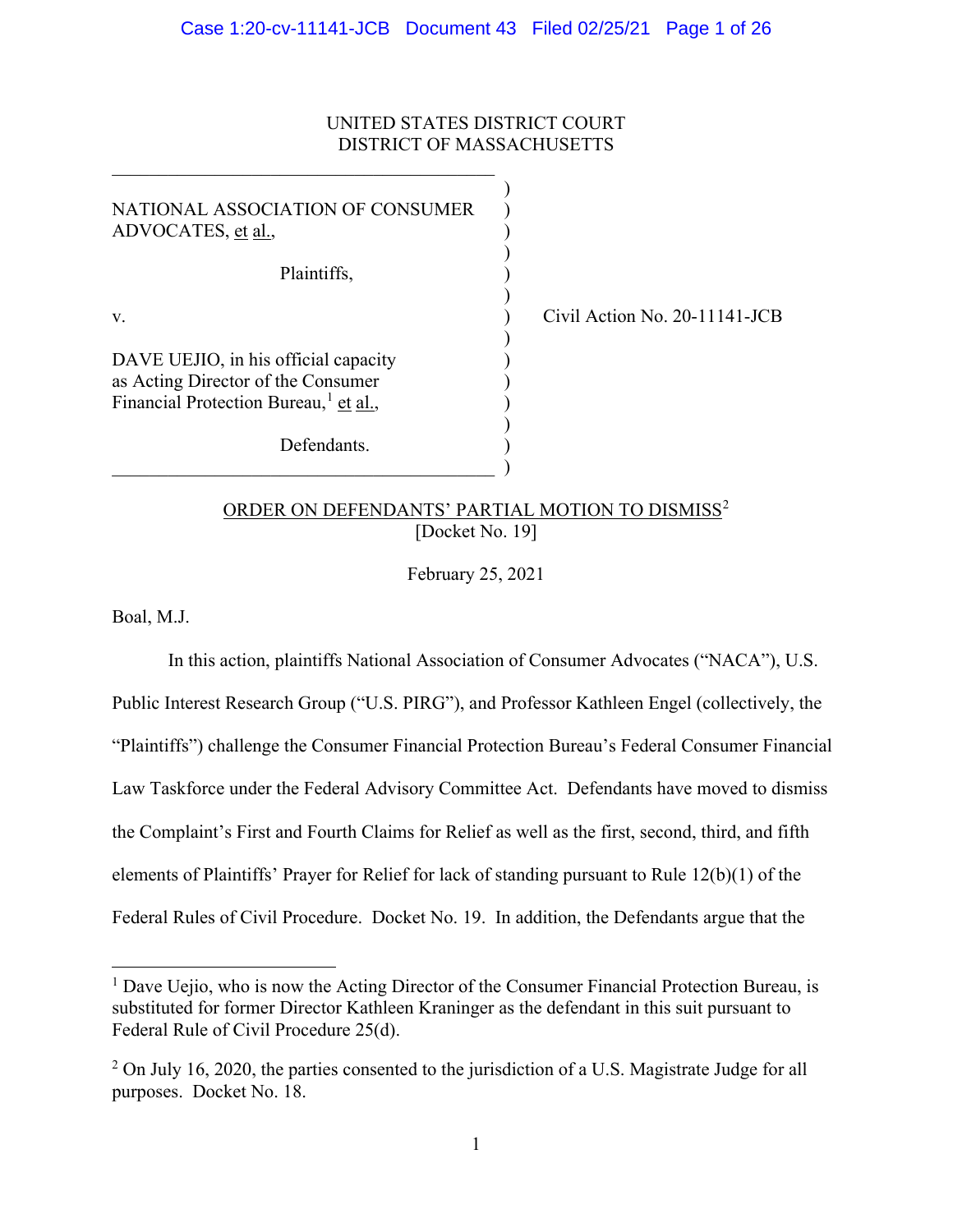#### Case 1:20-cv-11141-JCB Document 43 Filed 02/25/21 Page 2 of 26

Court lacks jurisdiction with respect to those claims as well as the Second Claim for Relief, because they have been rendered moot by the release of the Taskforce's report on January 5, 2021 and the subsequent resignation of all the members of the Taskforce. Docket No. 40. For the following reasons, I deny the Defendants' motion to dismiss and find that the case is not moot.

### I. BACKGROUND

#### A. Procedural History

Plaintiffs filed their complaint on June 16, 2020. Docket No. 1. On August 17, 2020, Defendants filed the instant motion to dismiss. Docket No. 19. Plaintiffs filed an opposition on September 14, 2020. Docket No. 23. Defendants filed a reply on September 29, 2020. Docket No. 26. On October 5, 2020, the Plaintiffs filed a notice of supplemental authority. Docket No. 29. I heard oral argument on January 6, 2021.

After the January 6, 2021 hearing, the parties submitted briefs addressing whether any part of the case became moot due to the release of the Taskforce's report. Docket Nos. 39, 40.

#### B. Federal Advisory Committee Act

The government has a statutory duty to ensure transparency and a balanced membership in forming advisory committees. The Federal Advisory Committee Act ("FACA"), enacted in 1972, was "born of a desire to assess the need for the 'numerous committees, boards, commissions, councils, and similar groups which have been established to advise officers and agencies in the executive branch of the Federal Government." Pub. Citizen v. Dep't of Justice, 491 U.S. 440, 445-446 (1989) (quoting 5 U.S.C. app. 2 § 2(a)). One of FACA's purposes is to "provide uniform standards for the creation, operation, and management of [advisory] committees." Union of Concerned Scientists v. Wheeler, 954 F.3d 11, 16 (1st Cir. 2020)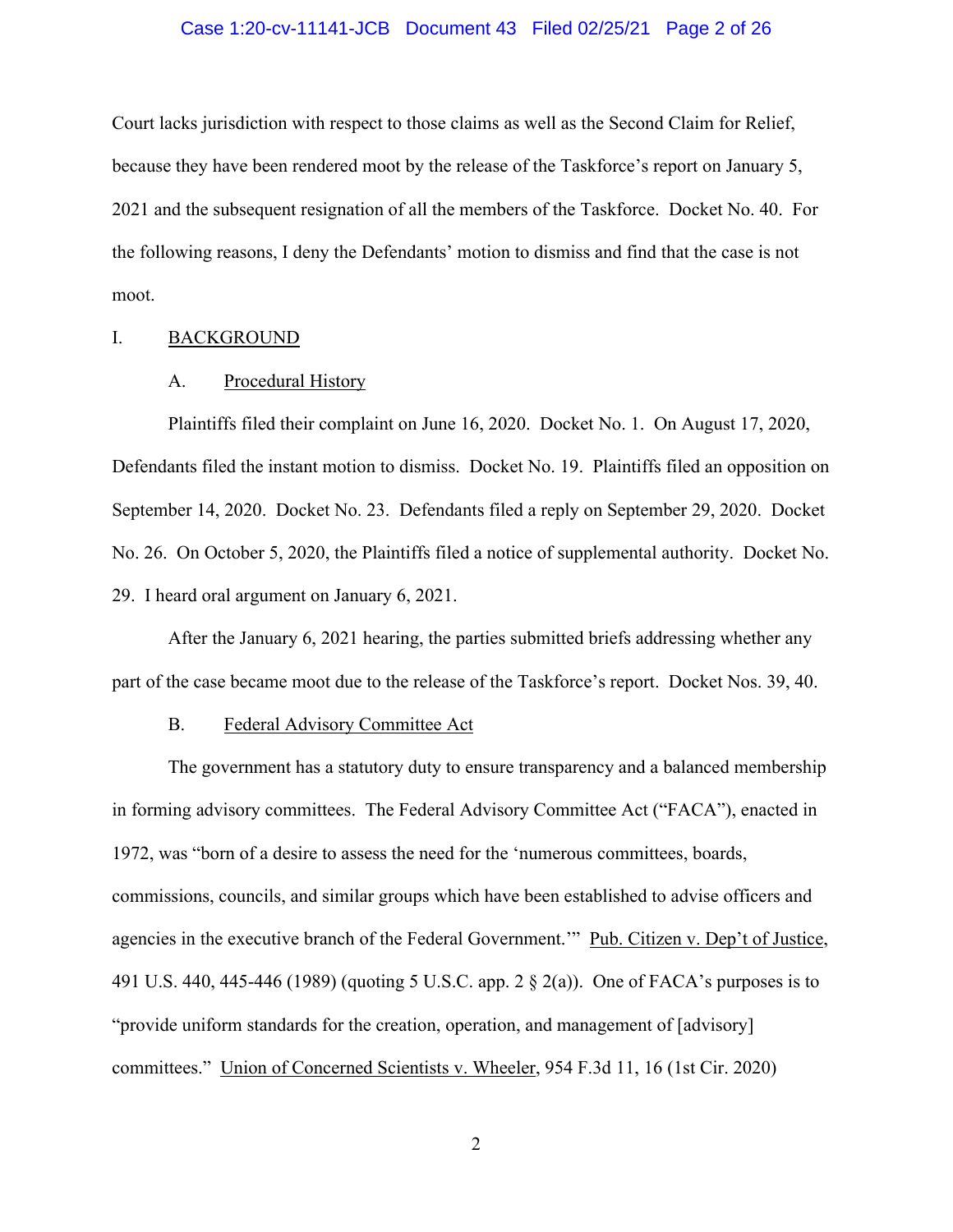#### Case 1:20-cv-11141-JCB Document 43 Filed 02/25/21 Page 3 of 26

(quoting S. Rep. No. 92-1098, at 1S. Rep. No. 92-1098, at 1 (1972)). FACA followed on the heels of a disclosure that an agency, without statutory authority, had established a close liaison with an advisory council composed entirely of business officials from each of the major industries but not consumer, labor, or small business representatives. Id.

To achieve its ends, FACA imposes several requirements on advisory committees. Unless "specifically authorized by statute or by the President," an advisory committee cannot be established without an agency head "determin[ing] as a matter of formal record" that the committee is "in the public interest in connection with the performance of duties imposed on that agency by law." 5 U.S.C. App. 2  $\S$  9(a)(2). In addition, an advisory committee subject to FACA cannot meet until a "charter has been filed" with the head of the agency to which it reports and with the House and Senate committees having legislative jurisdiction over that agency. 5 U.S.C. App.  $2 \, \text{S}$  9(c). The charter must also be filed with the Committee Management Secretariat of the General Services Administration ("GSA"). 41 C.F.R. § 102-3.70(a)(3)-(4). Each committee also must have a "designated [] officer or employee of the Federal Government to chair or attend each meeting." 5 U.S.C. App. 2 § 10(e). The designated federal officer serves as the primary contact for members of the public who seek more information about the advisory committee's meetings and hearings. 41 C.F.R.  $\S$  102-3.150(a)(5). Moreover, advisory committees must give notice of any meetings in the Federal Register at least fifteen days before the meeting is held. 5 U.S.C. App  $2 \n§ 10(a)(2); 41 C.F.R. § 102-3.150(a).$  Meetings must be open to the public, 5 U.S.C. App.  $2 \frac{10(a)(1)}{10(a)}$ , and each committee must make its records and drafts publicly available. Id. §  $10(b)-(c)$ .

In addition, FACA requires a committee's implementing legislation to "require the membership of [any] advisory committee to be fairly balanced in terms of the points of view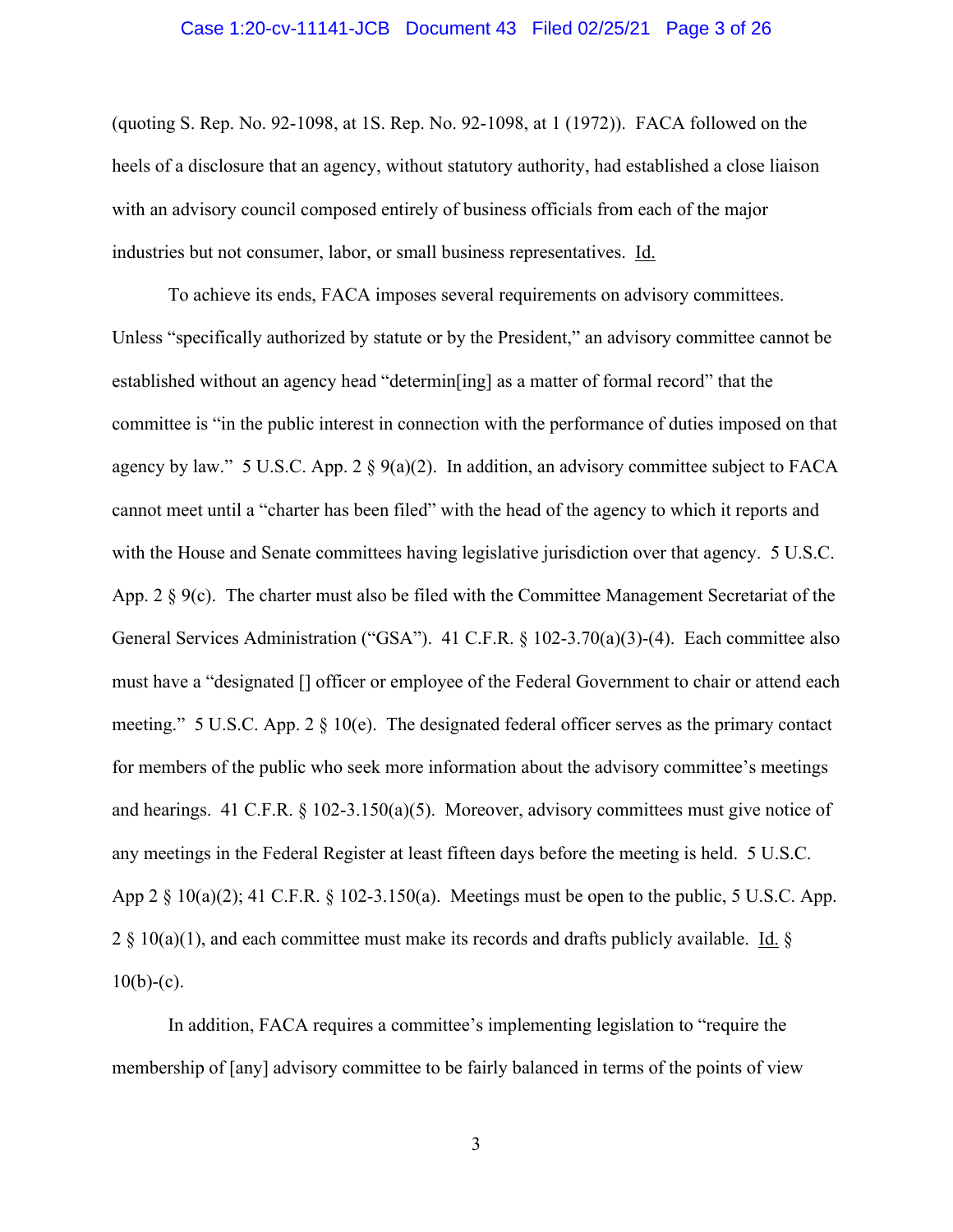### Case 1:20-cv-11141-JCB Document 43 Filed 02/25/21 Page 4 of 26

represented and the functions to be performed by the advisory committee." 5 U.S.C. App. 2 § 5(b)(2). It also requires that such legislation "contain appropriate provisions to assure that the [committee's] advice and recommendations . . . will not be inappropriately influenced by the appointing authority or by any special interest, but will instead be the result of the advisory committee's independent judgment." Id.  $\S$  5(b)(3). Agency heads "shall" follow these guidelines in creating an advisory committee. Id. § 5(c).

FACA contains no private right of action. The Administrative Procedure Act ("APA"), however, provides a vehicle for review of agency decisions taken allegedly in violation of federal law. Union of Concerned Scientists, 954 F.3d at 17.

# C. The Consumer Financial Protection Bureau's Federal Consumer Financial Law Taskforce

In 2010, in the wake of the 2008 financial crisis, Congress created the Consumer Financial Protection Bureau (the "Bureau") as an independent financial regulator within the Federal Reserve System. Seila Law LLC v. Consumer Financial Protection Bureau, 140 S. Ct. 2183, 2193 (2020) (citing Dodd-Frank Wall Street Reform and Consumer Protection Act, 124 Stat. 1376). "Congress tasked the [Bureau] with 'implement[ing]' and 'enforc[ing]' a large body of financial consumer protection laws to 'ensur[e] that all consumers have access to markets for consumer financial products and services and that markets for consumers financial products and services are fair, transparent, and competitive." Id. (citing 12 U.S.C.  $\S$  5511(a)).

On October 11, 2019, the Bureau announced the establishment of the Federal Consumer Financial Law Taskforce (the "Taskforce"). Complaint ¶ 80. Its charter states that the Taskforce is to:

> (1) examine the existing legal and regulatory environment facing consumers and financial service providers; and (2) report its recommendations for ways to improve and strengthen consumer financial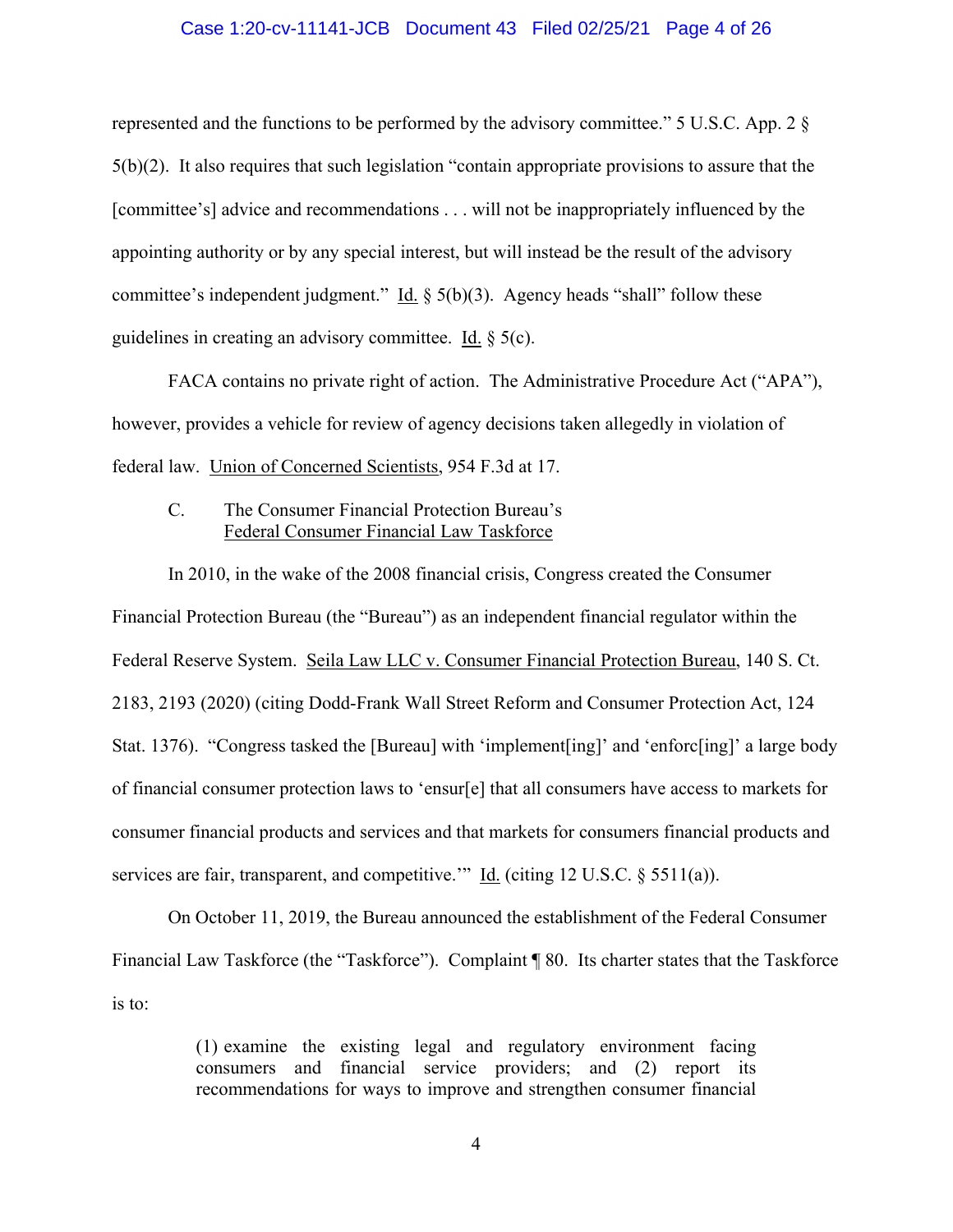laws and regulations, including recommendations for resolving conflicting requirements or inconsistencies, reducing unwarranted regulatory burdens in light of market or technological developments, improving consumer understanding of markets and products, and identifying gaps in knowledge that should be addressed through future Bureau research.

Id. at ¶ 81 (quoting CFBP, Charter of the Bureau's Taskforce on Consumer Financial Law ¶ 3 (Jan. 8, 2020), [https://files.consumerfinance.gov/f/documents/cfpb\\_taskforce-charter.pdf\)](https://files.consumerfinance.gov/f/documents/cfpb_taskforce-charter.pdf). The Charter also directs the Taskforce to deliver its findings to the Director of the Bureau "in the form of one consensus final report," "no later than January 2021." Id. at  $\P$  82. The Taskforce will "operate until the final report is delivered." <u>Id.; see also</u> Charter at  $\P$  10. The Charter expires 90 days after the final report is delivered, unless renewed by appropriate action. Charter at ¶ 10.

Under the Charter, the Taskforce reported to the Bureau's Director at the time, Kathleen Kraninger, who was to appoint as Staff Director a full-time Bureau employee to "ensure that the Taskforce operates in accordance with the terms of the charter[.]" Id. at ¶ 83. Bureau employee Matt Cameron had been assigned as the Taskforce's Staff Director. Id.

Under the Charter's terms, the Director of the Bureau "shall select the members of the Taskforce." Id. at ¶ 84. The Bureau selected five individuals to serve on the Taskforce: Todd Zywicki, Howard Beales, Thomas Durkin, William MacLeod, and Jean Noonan. Id. at  $\P$  103, 108, 111, 113, 114. According to the Plaintiffs, the Taskforce's members exclusively represent deregulatory and industry views, while excluding the views of consumer advocates. See generally Complaint at ¶¶ 103-114.

#### D. The Plaintiffs

NACA is a non-profit association of more than 1,500 attorneys and consumer advocates committed to representing consumer interests. Complaint ¶ 9. NACA's members include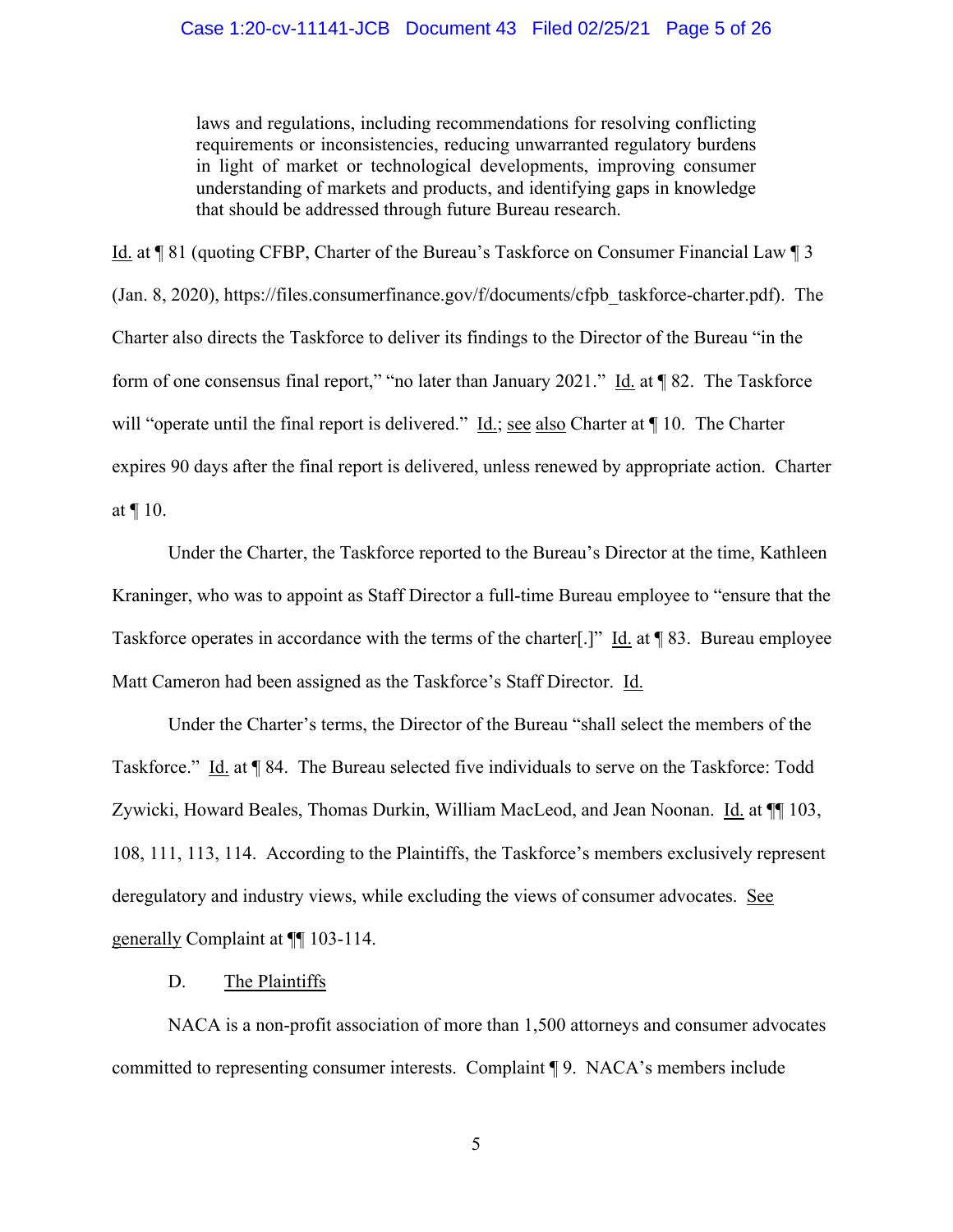#### Case 1:20-cv-11141-JCB Document 43 Filed 02/25/21 Page 6 of 26

private and public sector attorneys, legal services attorneys, law professors, and law students. Id. NACA's core mission is to advocate for the interests of consumers and for policies that protect consumers against predatory financial institutions. Id.

To accomplish its mission, NACA engages in a variety of activities. First, NACA educates and shares information with both its membership and its members' consumer clients on a variety of topics, including consumer rights, common issues faced by consumers in the marketplace for financial services, and best practices in consumer advocacy. Id. at ¶ 10. NACA's educational activities take on many forms, including blog posts, newsletters, webinars, and in-person trainings. Id.

Second, NACA promotes the interests of consumers by serving as a voice for consumers to curb unfair and abusive practices by the financial services industry. Id. at  $\P$  11. Among other things, NACA submits comments in response to Bureau Requests for Information and proposed rulemakings, organizes comment campaigns on rulemakings, meets with and educates financial services regulators on consumer issues, and interfaces with regulators in more formal capacities. <u>Id.</u>

U.S. PIRG is a non-profit consumer advocacy organization with tens of thousands of members across the United States. Id. at  $\P$  13. U.S. PIRG draws on a strong network of researchers, advocates, organizers, and students to improve government transparency and to stand up to powerful special interests on behalf of the public on a variety of issues. Id. Among other things, U.S. PIRG has a history of working to improve and reform consumer financial laws and regulations, including by defending the Bureau's core mission against efforts to unwind consumer protections. Id.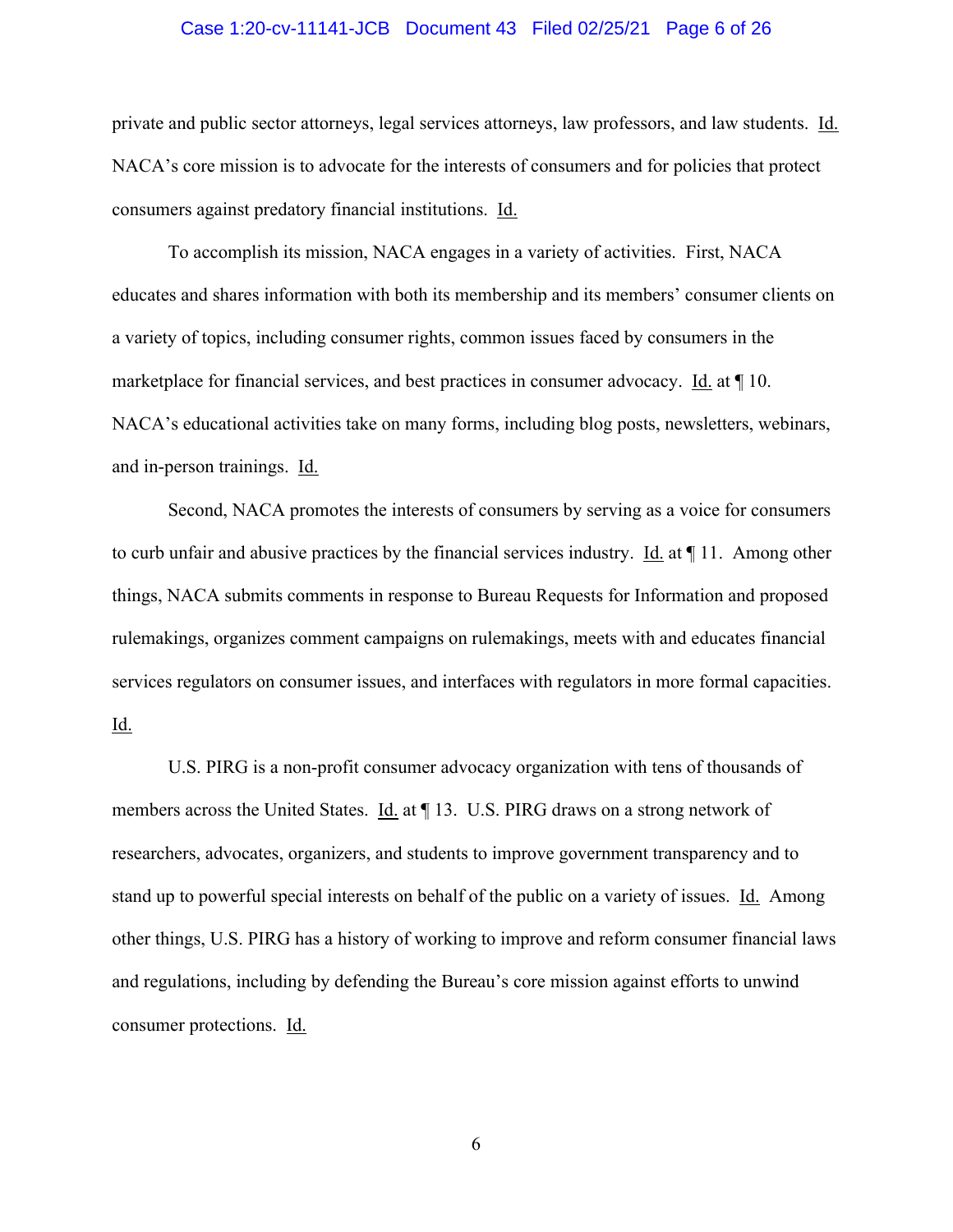#### Case 1:20-cv-11141-JCB Document 43 Filed 02/25/21 Page 7 of 26

U.S. PIRG offers free education and information to its members and to the general public regarding the Bureau's regulatory activities, as well as the ongoing need for improvements in consumer protections through the publication of reports. Id. at ¶ 14. U.S. PIRG also educates the public through blog posts, emails to its members, webinars, and social media. Id. In addition, U.S. PIRG advocates for improved consumer finance laws and regulations. Id. at ¶ 15. Among other things, it has regularly testified before Congress, submitted comments in response to Bureau Requests for Information and proposed rulemakings, organized comment campaigns by its members, provided expert testimony at Bureau-hosted events, and met with the Bureau and other financial regulators to educate them on consumer issues. Id.

Professor Engel is a nationally prominent scholar of consumer law and finance, having written extensively on the law and economics of mortgage markets, and the subprime crisis. Id. at ¶17. She is currently a Research Professor of Law at Suffolk University. Id. Prior to joining Suffolk University in 2009, Professor Engel taught at Cleveland-Marshall College of Law for ten years. Id.

Professor Engel has engaged in research on an array of consumer finance issues. Id. at  $\P$ 18. She has also held numerous public service positions at the state and federal level, including at the Bureau. Id. at ¶ 19. Specifically, Professor Engel has served as a member of the Federal Reserve Board's Consumer Advisory Council, the Bureau's Consumer Advisory Board, the Community Affairs Research Board of the Federal Reserve Bank of Boston, and the Federal Reserve Bank of Cleveland's Academic Advisory Council on Subprime Lending. Id. In addition, she has advised state governments, including Ohio, Massachusetts, California, and Illinois, on a variety of issues related to consumer credit. Id.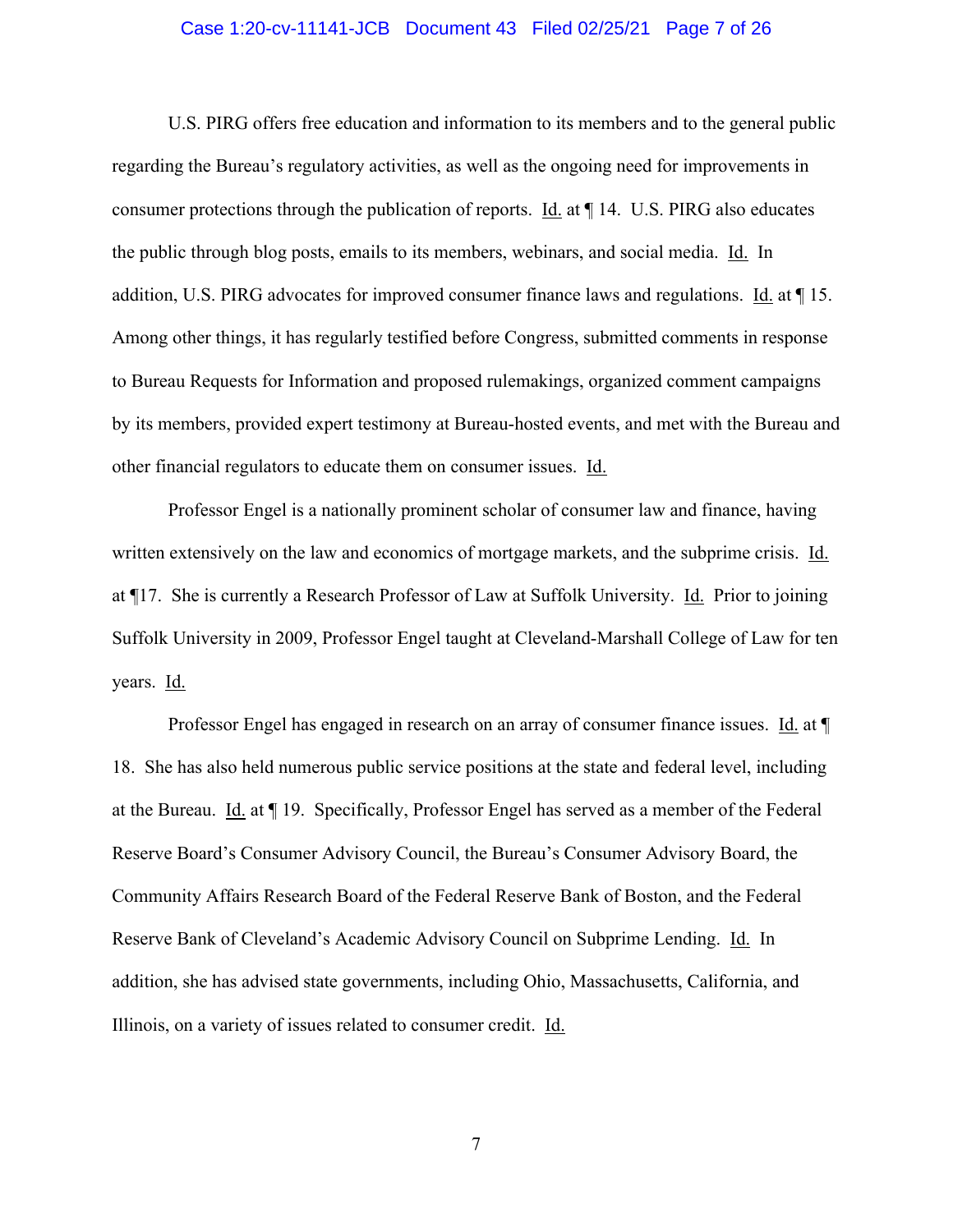#### Case 1:20-cv-11141-JCB Document 43 Filed 02/25/21 Page 8 of 26

Due to their work, the Plaintiffs all have a significant interest in monitoring the Taskforce's work. Id. at ¶¶ 12, 16, 20, 22. Professor Engel applied to serve on the Taskforce and was interviewed, but her application was rejected. Id. at ¶¶ 20, 21.

#### E. The Plaintiffs' Complaint

The Plaintiffs allege that the Taskforce is subject to FACA but that the Defendants have not complied with FACA's requirements. According to Plaintiffs, Defendants disregarded FACA's mandate to consult meaningfully with the GSA, including with respect to the requisite public interest findings. Id. at ¶¶ 92-93. Defendants also failed to provide the requisite preliminary findings in a Federal Register Notice before chartering the Taskforce, including findings that the Taskforce is "in the public interest," "essential to the conduct of agency business," and that the "information to be obtained is not already available through another advisory committee or source within the Federal government." Id. at ¶ 94.

In addition, the Plaintiffs allege that the Defendants eschewed any attempt to ensure that the Taskforce's membership was "fairly balanced." See id. at  $\P$  102-122. Rather, Defendants employed a biased process to select Taskforce members who exclusively represent deregulatory and industry views, while excluding the views of consumer advocates. Id. at ¶¶ 102-114. For example, Defendants appointed as chairman of the Taskforce Todd Zywicki, a lobbyist for the consumer financial industry and a longstanding opponent of consumer protections, as well as the creation of the Bureau itself. Id. at ¶¶ 103-105. Conversely, Defendants rejected numerous consumer finance law experts and advocates, such as Professor Engel. Id. at ¶¶ 115-118. The Plaintiffs allege, for example, that the Defendants interviewed Professor Engel "in an inquisitorial manner," for the purpose of "determin[ing] [her] stance on deregulation," without asking "about her qualifications and experience." Id. at ¶ 121.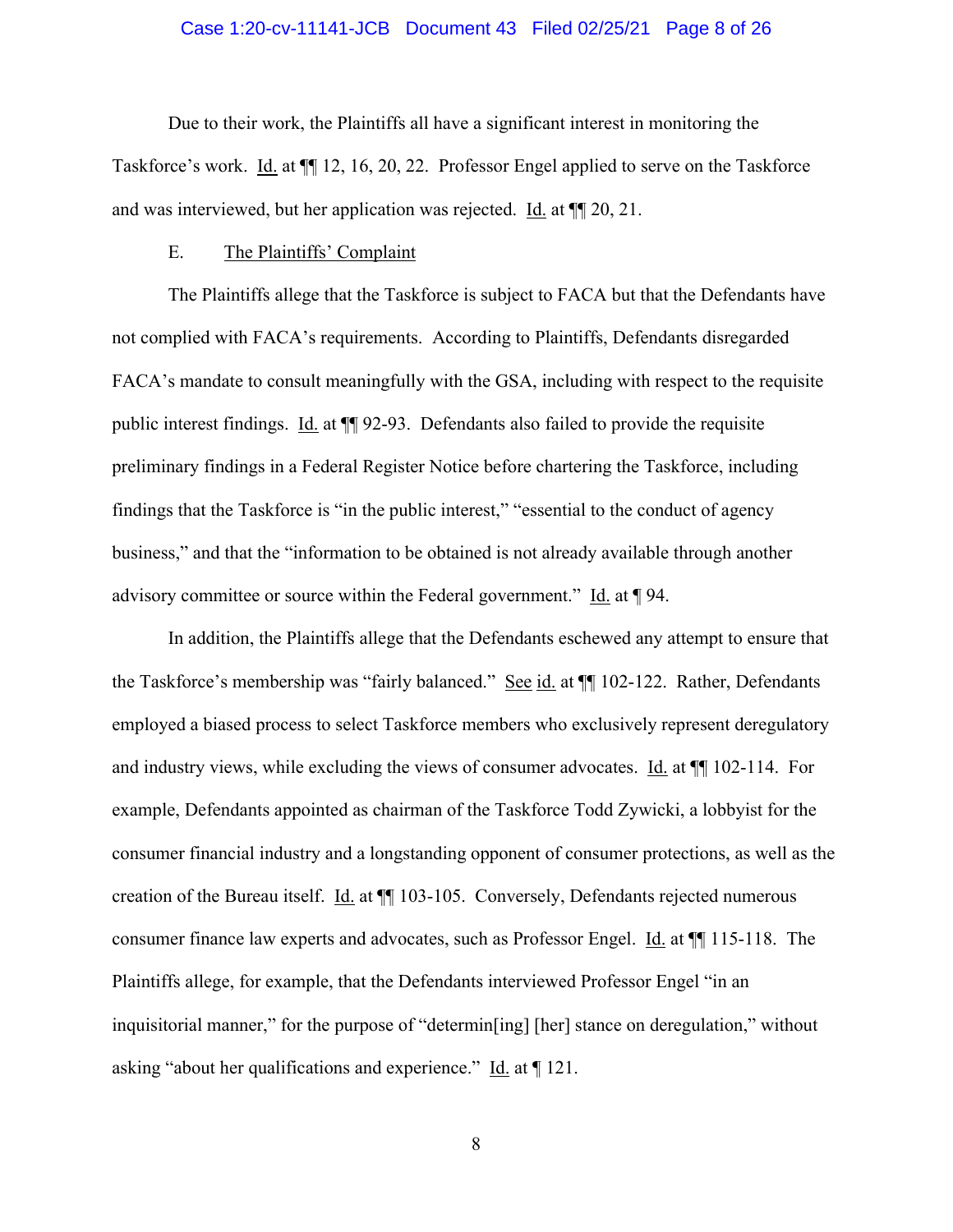#### Case 1:20-cv-11141-JCB Document 43 Filed 02/25/21 Page 9 of 26

Finally, the Plaintiffs allege that Defendants operated the Taskforce in violation of FACA's transparency requirements. Despite multiple attempts by Plaintiffs to access the Taskforce's meetings and records, Defendants have not provided public notice of their meetings, held their meetings in public, or published Taskforce records. Id. at  $\P$  123-138.

The Plaintiffs allege that their interests have been injured by the Defendants' unlawful creation and composition of the Taskforce. They allege that the Defendants' failure to consult with the GSA, including with respect to Defendants' fairly balanced membership plan and public interest findings, and to subsequently publish those findings, has injured Plaintiffs by depriving them of information to which they are statutorily entitled. Id. at ¶¶ 140, 143-145. By failing to make the requisite public interest findings and thereby depriving Plaintiffs of access to them, Defendants have made it more difficult for NACA and U.S. PIRG to keep the public informed, and for Engel to study and write, about the Taskforce's purpose and impact on consumer financial law. Id. at ¶¶ 139-155. As a result, the Plaintiffs have been forced to divert staff time towards monitoring the Taskforce and attempting to secure information that should be public. Id. at ¶¶ 139, 142.

Plaintiffs allege that they are also injured by Defendants' use of a biased selection process to create an imbalanced Taskforce. Professor Engel was injured when she was denied a fair opportunity to apply for the Taskforce by a biased screening process that disfavored consumer advocates. Id. at ¶ 150. In addition, all Plaintiffs were injured by the Taskforce's skewed competition, which denied Plaintiffs any representation by excluding the views of consumer advocates and experts who favor robust consumer protections. Id. at ¶ 148. In so doing, Defendants have exacerbated Plaintiffs' inability to follow along with or participate in the Taskforce's work and increased the likelihood that the Taskforce will produce biased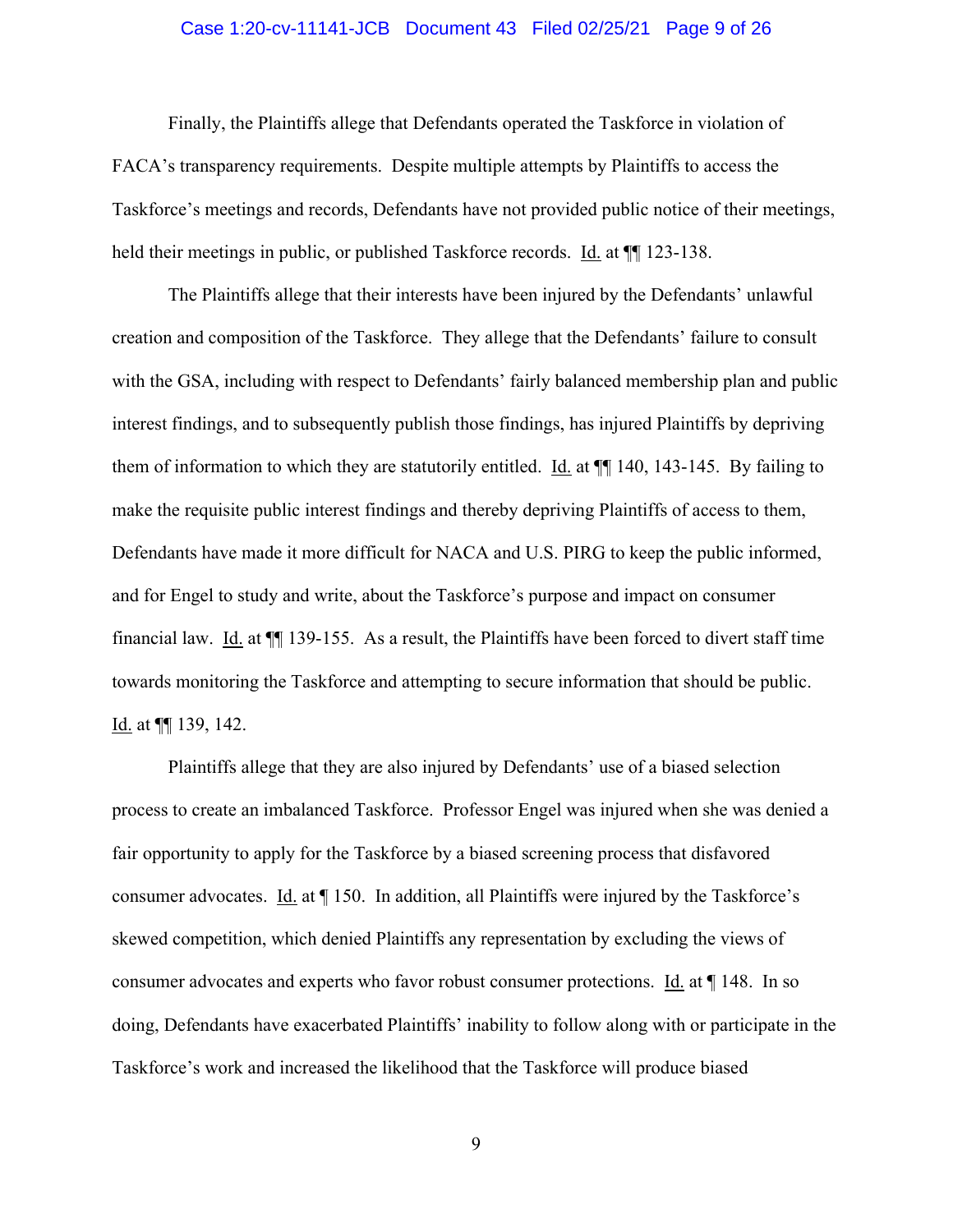#### Case 1:20-cv-11141-JCB Document 43 Filed 02/25/21 Page 10 of 26

recommendations. Id. at  $\P$  148, 151-154. According to Plaintiffs, this has caused, and will continue to cause, Plaintiffs to divert resources to monitor, participate in, and react to the Taskforce's work. Id. at ¶¶ 139, 142, 155.

The Complaint contains four causes of action: (1) unlawful creation of a federal advisory committee in violation of 5 U.S.C. § 706, 5 U.S.C. App 2 § 9, 41 C.F.R. §§ 102-3.30, 102-3.60; (2) failure to provide public notice and participation in advisory committee meetings in violation of 5 U.S.C. § 706, 5 U.S.C. App. 2 § 10, 41 C.F.R. § 102-3.145; (3) failure to disclose advisory committee materials in a manner that provides for meaningful public participation in violation of 5 U.S.C. § 706, 5 U.S.C. App. 2 § 10; and (4) creation of an unfairly balanced advisory committee in violation of 5 U.S.C. § 706, 5 U.S.C. App. § 5. See Complaint ¶¶156-170.

The Plaintiffs' request that the Court: (1) declare that Defendants' creation and administration of the Taskforce violates the APA, FACA, and FACA's implementing regulations, and that the establishment of the Taskforce is therefore unlawful; (2) set aside the Taskforce's charter and all orders and decisions attendant to the Taskforce's creation, including the appointments of individual Taskforce members; (3) through the named Defendants, enjoin the Taskforce from meeting, advising the Director, and otherwise conducting Taskforce business; (4) order Defendants to immediately release all materials prepared for the Taskforce or its subcommittees, and to provide a Vaughn index for such material and those withheld from production for any reason; (5) enjoin Defendants from relying on and using any recommendation or advice from the Taskforce; (6) award Plaintiffs their costs, attorneys' fees, and other disbursements for this action; and (7) grant any other relief this Court deems appropriate. Complaint at Prayer for Relief.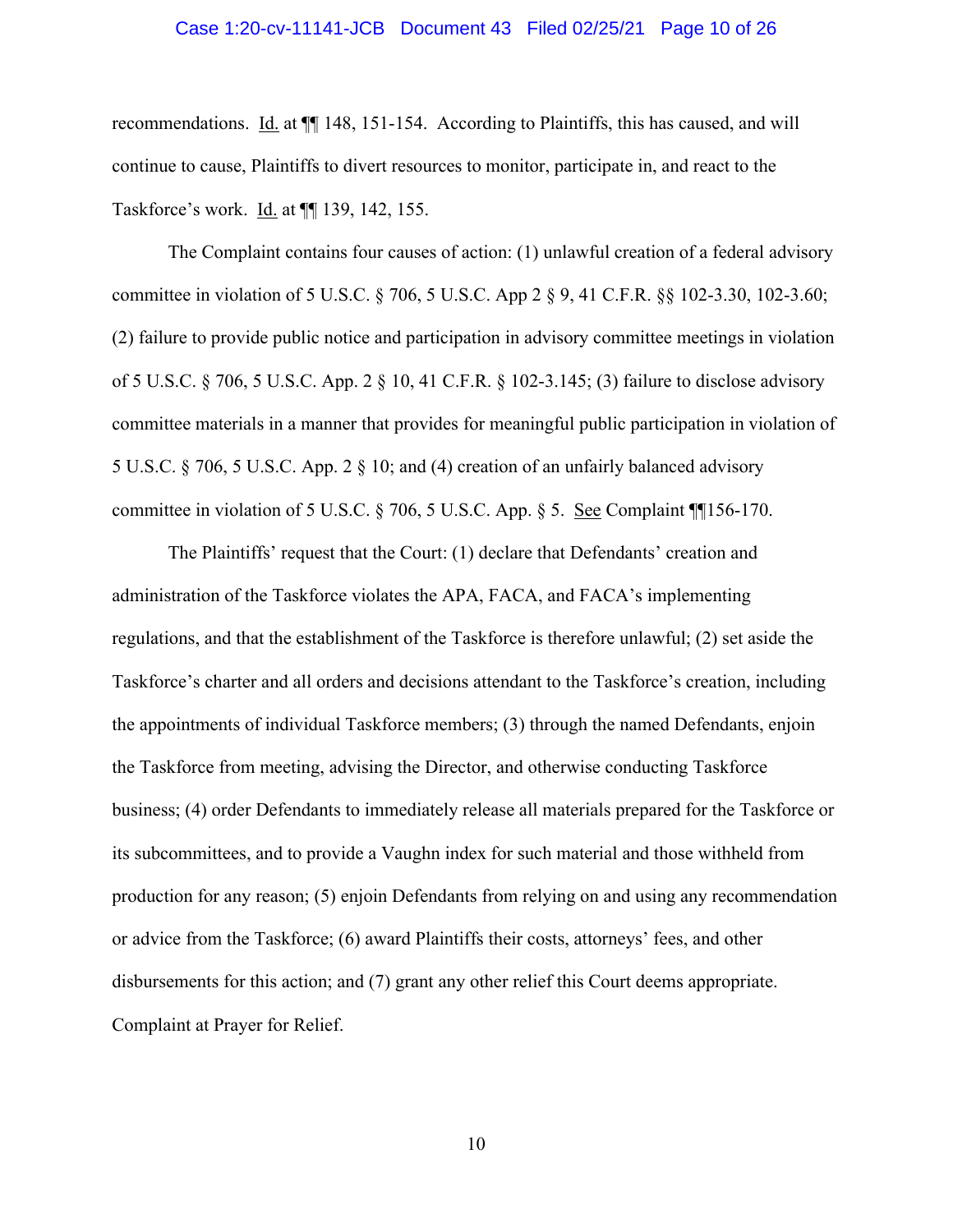## F. **Issuance Of The Taskforce's Final Report**

On January 5, 2021, after the filing of the Complaint and the Defendants' motion to dismiss, the Taskforce issued its final report. Docket No. 40 at 2. Four of the five members of the Taskforce resigned from the Bureau on January 8, 2021, and the fifth member resigned the following day. See Declaration of Lawrence DeMille-Wagman (Docket No. 40-1) at ¶¶ 3-4.

## II. ANALYSIS

Defendants request that the Court dismiss the Plaintiffs' First and Fourth Claims for Relief, as well as the first, second, third, and fifth elements of their Prayer for Relief because the Plaintiffs lack standing to bring those claims and request such relief. Docket No. 19. In addition, they argue that those claims as well as the Second Claim for Relief, were rendered moot by the issuance of the Taskforce's report and the resignation of the Taskforce's members. See Docket No. 40. For the following reasons, I disagree.

#### A. Standard Of Review

Rule  $12(b)(1)$  motions ask a court to dismiss a case for "lack of subject-matter" jurisdiction." Fed. R. Civ. P. 12(b)(1). Article III standing may be challenged through a Rule 12(b)(1) motion to dismiss. See Van Wagner Boston, LLC v. Davey, 770 F.3d 33, 36 (1st Cir. 2014). At all times, the party asserting jurisdiction bears the burden of proving that it has standing to sue. Lujan v. Defenders of Wildlife, 504 U.S. 555, 561 (1992). Each element of standing "must be supported in the same way as any other matter on which the plaintiff bears the burden of proof, *i.e.*, with the manner and degree of evidence required at the successive stages of litigation." Dubois v. U.S. Dep't of Agriculture, 102 F.3d 1273, 1281-1282 (1st Cir. 1996) (quoting Lujan, 504 U.S. at 561). That burden at the pleading stage means "establishing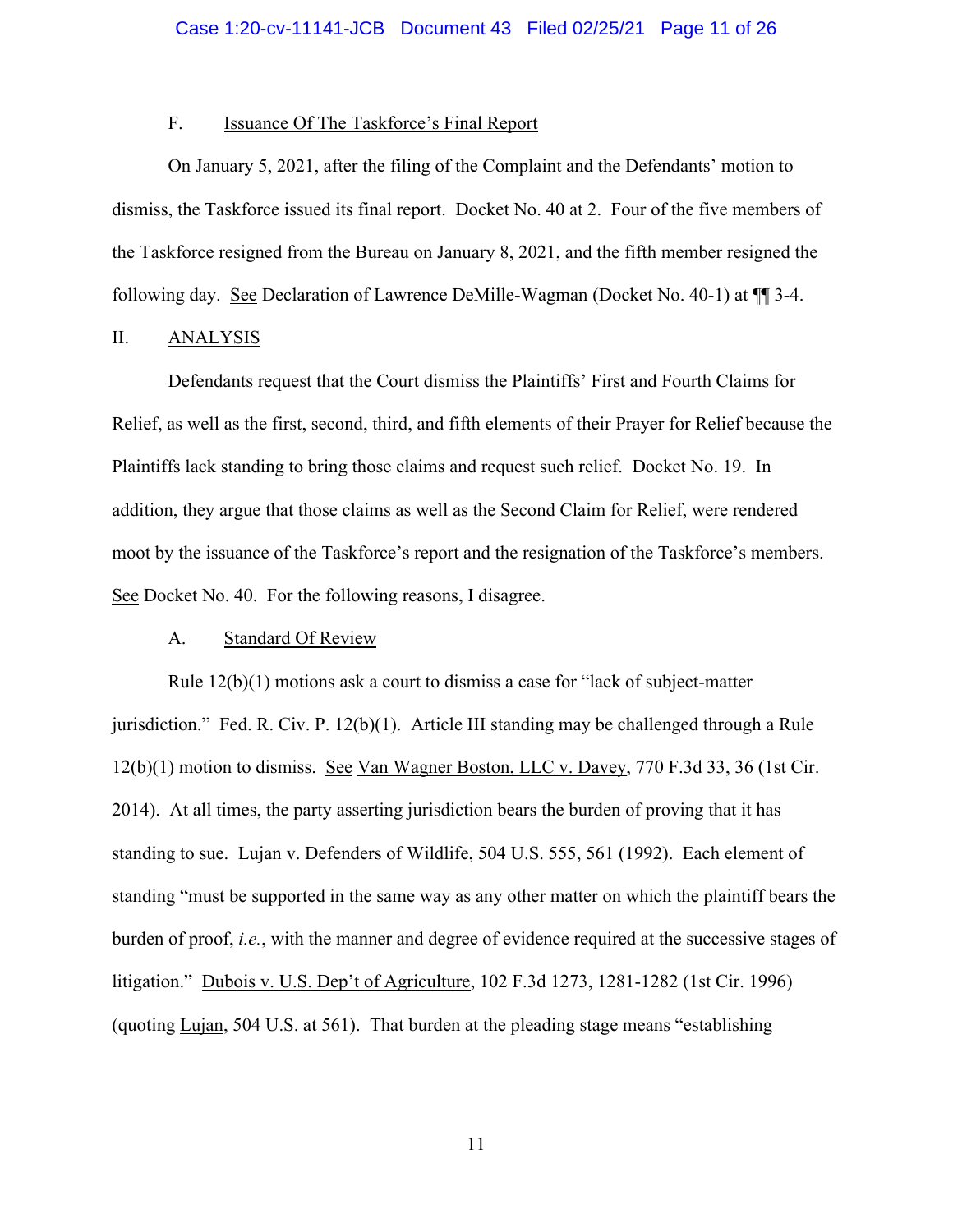#### Case 1:20-cv-11141-JCB Document 43 Filed 02/25/21 Page 12 of 26

sufficient factual matter to plausibly demonstrate . . . standing to bring the action." Hochendoner v. Genzyme Corp., 823 F.3d 724, 731 (1st Cir. 2016).

As when reviewing a motion for failure to state a claim, the Court "construe[s] the Complaint liberally and treat[s] all well-pleaded facts as true, according the plaintiff[s] the benefit of all reasonable inferences." Town of Barnstable v. O'Connor, 786 F.3d 130, 138 (1st Cir. 2016) (citations omitted). However, "[n]either conclusory assertions nor unfounded speculation can supply the necessary heft." Hochendoner, 823 F.3d at 731. Where the facts in the complaint "are illuminated, supplemented, or even contradicted by other materials in the district court record, [the Court] need not confine [its] jurisdictional inquiry to the pleadings, but may consider those other materials." Van Wagner Boston, LLC, 770 F.3d at 36 (quoting Aguilar v. U.S. ICE, 510 F.3d 1, 8 (1st Cir. 2007)).

#### B. Standing

Federal courts are courts of limited jurisdiction. Article III restricts federal authority to hear only those disputes involving "cases" or "controversies." U.S. Const. Art. III, § 2. "[N]o principle is more fundamental to the judiciary's proper role in our system of government that the constitutional limitation of federal-court jurisdiction to actual cases or controversies." Dantzler, Inc. v. Empresas Berrios Inventory and Operations, Inc., 958 F.3d 38, 46 (1st Cir. 2020) (quoting Massachusetts v. U.S. Dep't of Health and Human Servs., 923 F.3d 209, 221 (1st Cir. 2019)). "To 'assure[] respect' for this limitation, 'plaintiffs must 'establish that they have standing to sue.'" Id. (internal citations omitted). The "plaintiff must demonstrate standing for each claim he seeks to press and for each form of relief that is sought." Town of Chester, N.Y. v. Laroe Estates, Inc., 1[3](#page-11-0)7 S. Ct. 1645, 1650 (2017).<sup>3</sup>

<span id="page-11-0"></span><sup>&</sup>lt;sup>3</sup> The First Circuit has held that a court need not determine the standing of all plaintiffs if at least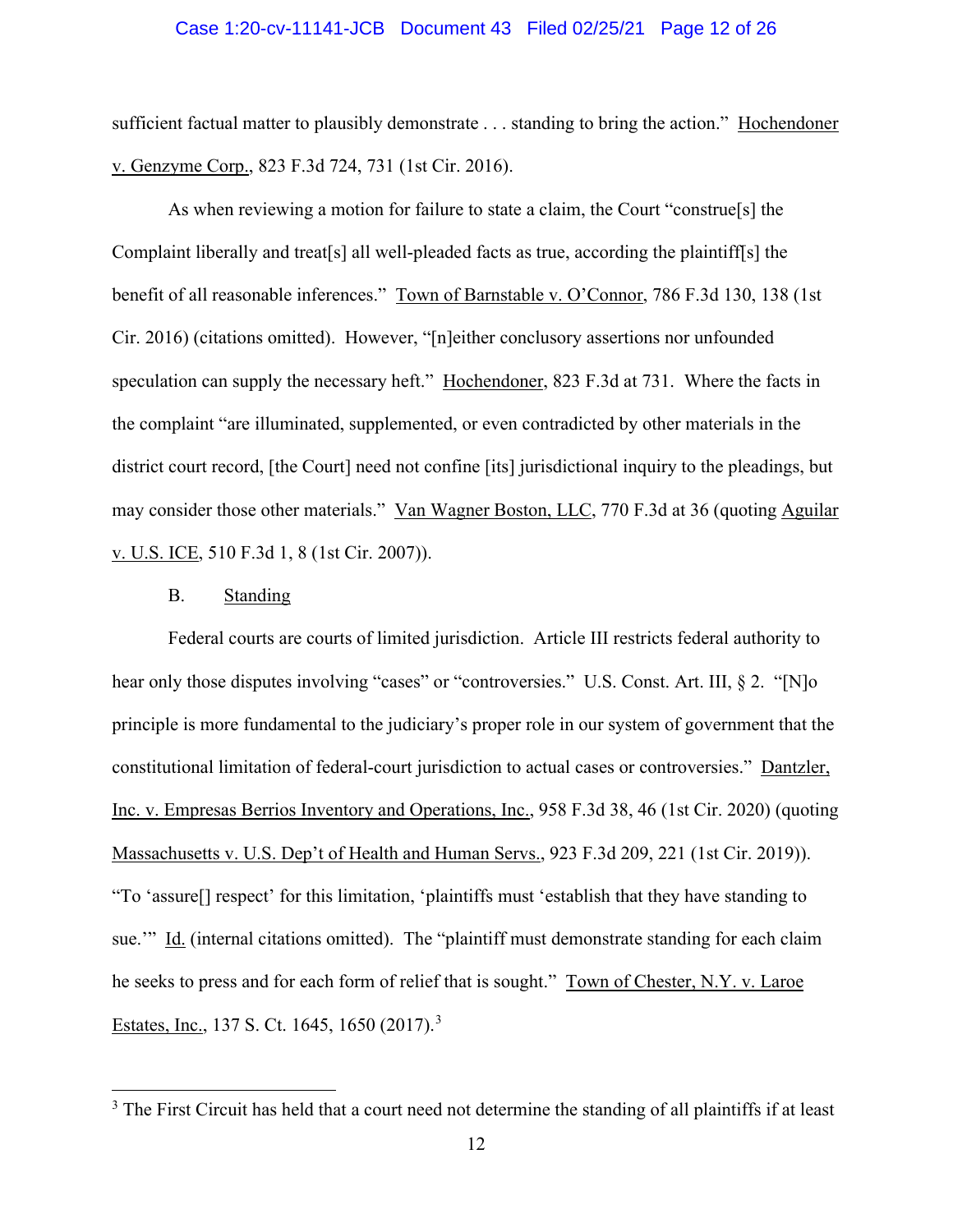### Case 1:20-cv-11141-JCB Document 43 Filed 02/25/21 Page 13 of 26

In order to show standing, Plaintiffs must plausibly allege "(1) an injury in fact, (2) fairly traceable to the challenged conduct of the defendant, and (3) likely to be redressed by a favorable judicial decision." Amrhein v. eClinical Works, LLC, 954 F.3d 328, 330 (1st Cir. 2020) (citing Spokeo, Inc. v. Robins, 136 S. Ct. 1540, 1547 (2016)).

"The 'first and foremost' of those elements—'injury in fact'—is the 'invasion of a legally protected interest' that is 'concrete and particularized' and 'actual or imminent, not conjectural or hypothetical.'" Id. An injury is "concrete" if it is real, and not abstract. Dantzler, Inc., 958 F.3d at 47 (citing Spokeo, Inc., 136 S. Ct. at 1548). "'Concrete injuries embrace not only tangible harms – like a picked pocket or a broken leg, – but also intangible ones, like the suppression of free speech or religious exercise, or '[t]he invasion of a common-law right (including a right conferred by contract)' actionable without wallet injury." Amrhein, 954 F.3d at 331 (internal citations omitted). "To be particularized, the plaintiff must have been affected 'in a personal and individual way' by the injurious conduct, and must allege 'that he, himself, is among the persons injured by that conduct." Id. (internal citations omitted). In order to be actual or imminent, the injury must either have happened or there must be a sufficient threat of it occurring. Id. (citing Katz v. Pershing, LLC, 672 F.3d 64, 71 (1st Cir. 2012)).

"The 'traceability' or causation element 'requires the plaintiff to show a sufficiently direct causal connection between the challenged action and the identified harm.'" Id. That connection "cannot be overly attenuated." Id. "[C]ausation is absent if the injury stems from the independent action of a third party." Id.

one plaintiff has standing to maintain each claim. Dubois v. U.S. Dep't of Agriculture, 102 F.3d 1273, 1282 (1st Cir. 1996).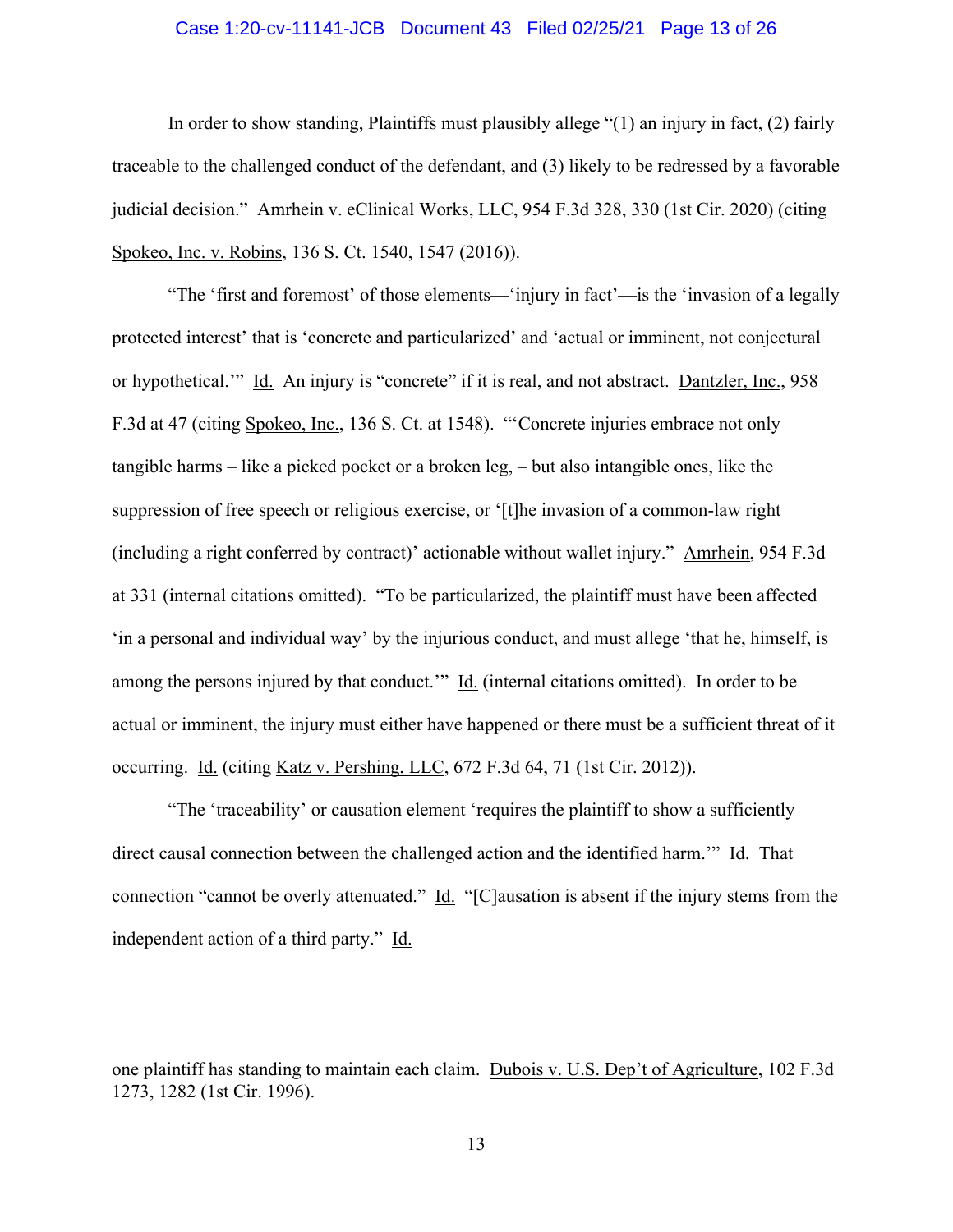### Case 1:20-cv-11141-JCB Document 43 Filed 02/25/21 Page 14 of 26

Finally, "the redressability element of standing requires that the plaintiff allege 'that a favorable resolution of [its] claim would likely redress the professed injury.'" Id. "This means that it cannot be merely speculative that, if a court grants the requested relief, the injury will be redressed." Id. (citing Simon v. E. Ky. Welfare Rights Org., 426 U.S. 26, 42-43 (1976)).

## C. Organizational Standing

Organizational plaintiffs may demonstrate standing by: (1) showing associational standing, i.e., that a member of the organization would have standing to sue as an individual and the interests the organization seeks to protect are germane to its purposes; or (2) by showing that the organizational plaintiffs have standing to sue on their own. See Equal Means Equal v. Dep't of Education, 450 F. Supp. 3d 1, 5-7 (D. Mass. 2020). In either instance, the organization must demonstrate more than a "mere interest in a problem." Sierra Club v. Morton, 405 U.S. 727, 739 (1972) (internal quotations omitted). As such, they must make the same showing as is required in the case of an individual: injury, causation, and redressability. Havens Realty Corp. v. Coleman, 455 U.S. 363, 378-379 (1982). Here, the Plaintiffs argue that NACA and U.S. PIRG have standing based on injury to their own organizational interests. See Docket No. 23 at 18-20. In other words, their standing is not based on the standing of any individual member.

"It is well-accepted in the standing context that organizations may have interests of their own, separate and apart from the interests of their members." Mass. Delivery Ass'n v. Coakley, 671 F.3d 33, 44 n. 7 (1st Cir. 2012). Organizational standing is analyzed under the same inquiry as individual standing: "[h]as the plaintiff alleged such a personal stake in the outcome of the controversy as to warrant his invocation of federal-court jurisdiction?" Havens Realty Corp., 455 U.S. at 378-379 (internal quotation marks and citations omitted). "Especially germane to the organizational injury inquiry is whether the injury is sufficiently concrete or merely an abstract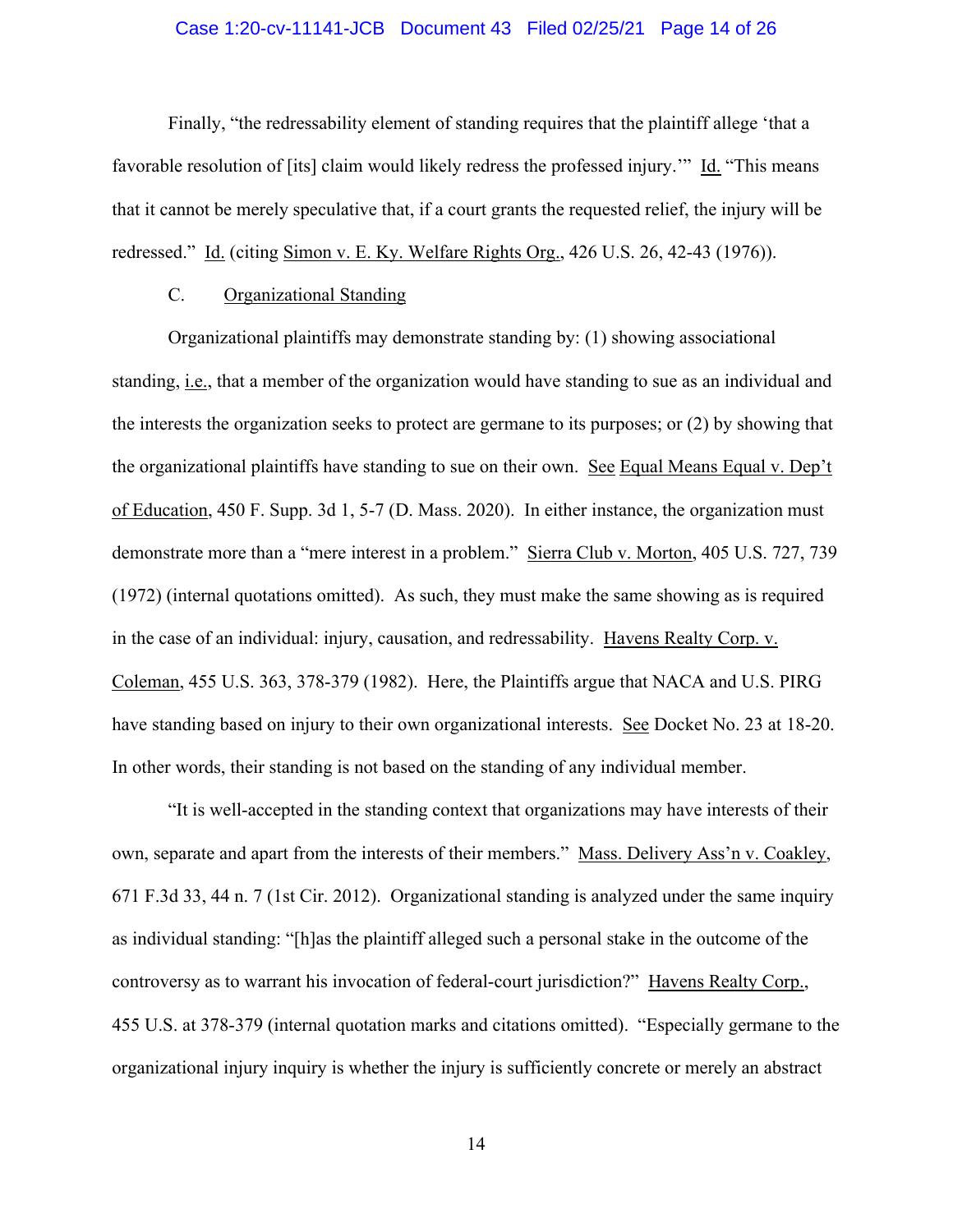#### Case 1:20-cv-11141-JCB Document 43 Filed 02/25/21 Page 15 of 26

social interest." Equal Means Equal v. Ferriero, 478 F. Supp. 3d 105, 120 (D. Mass. 2020) (citing Havens Realty Corp., 455 U.S. at 378-379; Abigail All. For Better Access to Developmental Drugs v. Eschenbach, 469 F.3d 129, 133 (D.C. Cir. 2006)).

An organization lacks standing when it asserts no injury other than an injury to its advocacy. See Ctr. For Law & Educ. v. Dep't of Educ., 396 F.3d 1152, 1162 n. 4 (D.C. Cir. 2005). An organization may establish Article III standing, however, if it can show that the defendant's actions cause a "concrete and demonstrable injury to the organization's activities" that is "more than simply a setback to the organization's abstract social interests." Havens Realty Corp., 455 U.S. at 379. "This is not a demanding standard, since 'only a perceptible impairment of an organization's activities is necessary for there to be an injury in fact.'" Nat. Res. Def. Council v. Dep't of Interior, 410 F. Supp. 3d 582, 593 (S.D.N.Y. 2019) (quoting Nnebe v. Daus, 644 F.3d 147, 157 (2nd Cir. 2011)). The diversion of resources need not be monetary. Id. (citing Mid-Hudson Catskill Rural Migrant Ministry, Inc. v. Fine Host Corp., 418 F.3d 168, 174-175 (2nd Cir. 2005)). In addition, when a defendant's actions impede an organization's ability to carry out its responsibilities, the plaintiff has suffered an injury in fact. Id. (citations omitted).

#### D. The Plaintiffs Have Standing To Challenge The Creation Of The Taskforce

In their first claim for relief, Plaintiffs allege that the Taskforce was unlawfully created in violation of FACA. Specifically, the Plaintiffs allege that, in creating the Taskforce, the Defendants failed to comply with FACA by failing to make findings that the Taskforce is (1) "in the public interest in connection with the performance of duties imposed on that agency by law," (2) "essential to the conduct of agency business," and (3) "the information to be obtained [through the Taskforce] is not already available through another advisory committee or source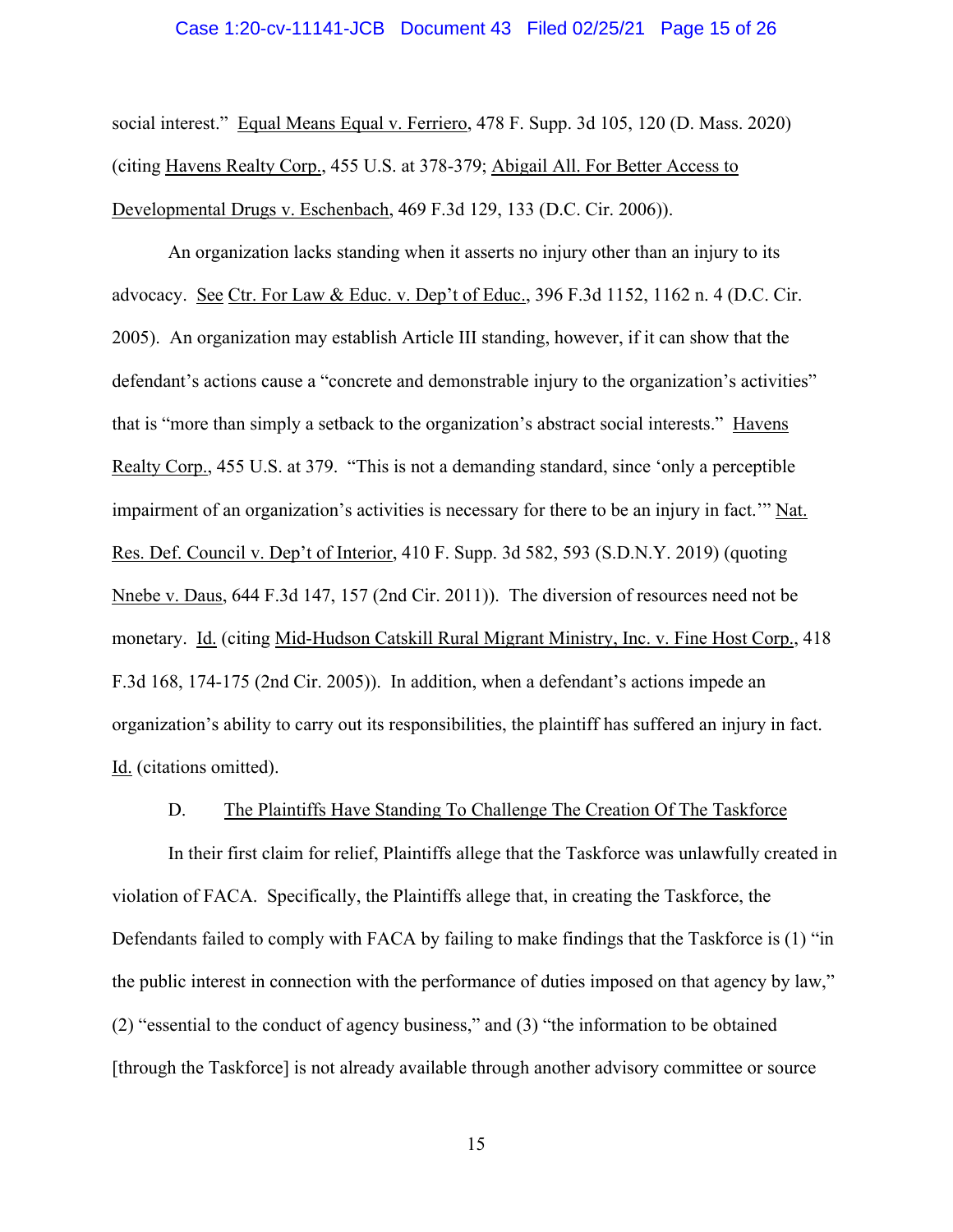### Case 1:20-cv-11141-JCB Document 43 Filed 02/25/21 Page 16 of 26

within the Federal Government." Complaint ¶ 158(a). In addition, the Plaintiffs allege that the Defendants did not meaningfully consult with the GSA or prepare a Membership Balance Plan before establishing the Taskforce. Id. at  $\P$  159(b), (c). Defendants argue that the Plaintiffs have not met their burden of establishing standing with respect to this claim. Docket No. 20 at 10-12. I disagree.

Plaintiffs allege that, as a result of the Bureau's failure to comply with FACA requirements when they established the Taskforce, they were deprived of information to which they were entitled. Docket No. 23 at 15-19. Specifically, the Plaintiffs allege that the "opaque process through which the Taskforce was established" is "impeding NACA's and U.S. PIRG's mission-driven educational activities" and "preventing Professor Engel from carrying out her academic work." Complaint ¶ 139. They also allege that by creating the Taskforce in a nontransparent manner, id. at  $\P$  140, Defendants have interfered with the Plaintiffs' work, including the organizational Plaintiffs' ability to "create educational and training programs that will advance consumer interests," "advise" their members, and "keep the public abreast of the Taskforce's efforts to reshape consumer financial laws and regulations," as well as Professor Engel's ability to "study and write" about the Taskforce. Id. at ¶¶ 144-145. According to Plaintiffs, had the Defendants complied with FACA, they would have been required to explain why the Taskforce is "essential to the conduct of agency business" and why "information to be obtained [from the Taskforce] is not already available through another . . . source."<sup>[4](#page-15-0)</sup> Id. at  $\P\P$ 94,

<span id="page-15-0"></span><sup>&</sup>lt;sup>4</sup> Defendants argue that while FACA requires these findings, it does not require the public disclosure of this information and, therefore, Plaintiffs were not entitled to receive this information. Docket No. 26 at 2-3, n. 1. However, at least one court has held that FACA requires agencies to make detailed disclosures regarding their reasons for creating an advisory committee. See Nat. Res. Def. Council, 410 F. Supp. 3d at 594. In addition, in deciding the standing question, this Court cannot decide the merits of the underlying claims. Dubuisson v. Stonebridge Life Ins. Co., 887 F.3d 567, 574 (2nd Cir. 2018); see also City of Waukesha v.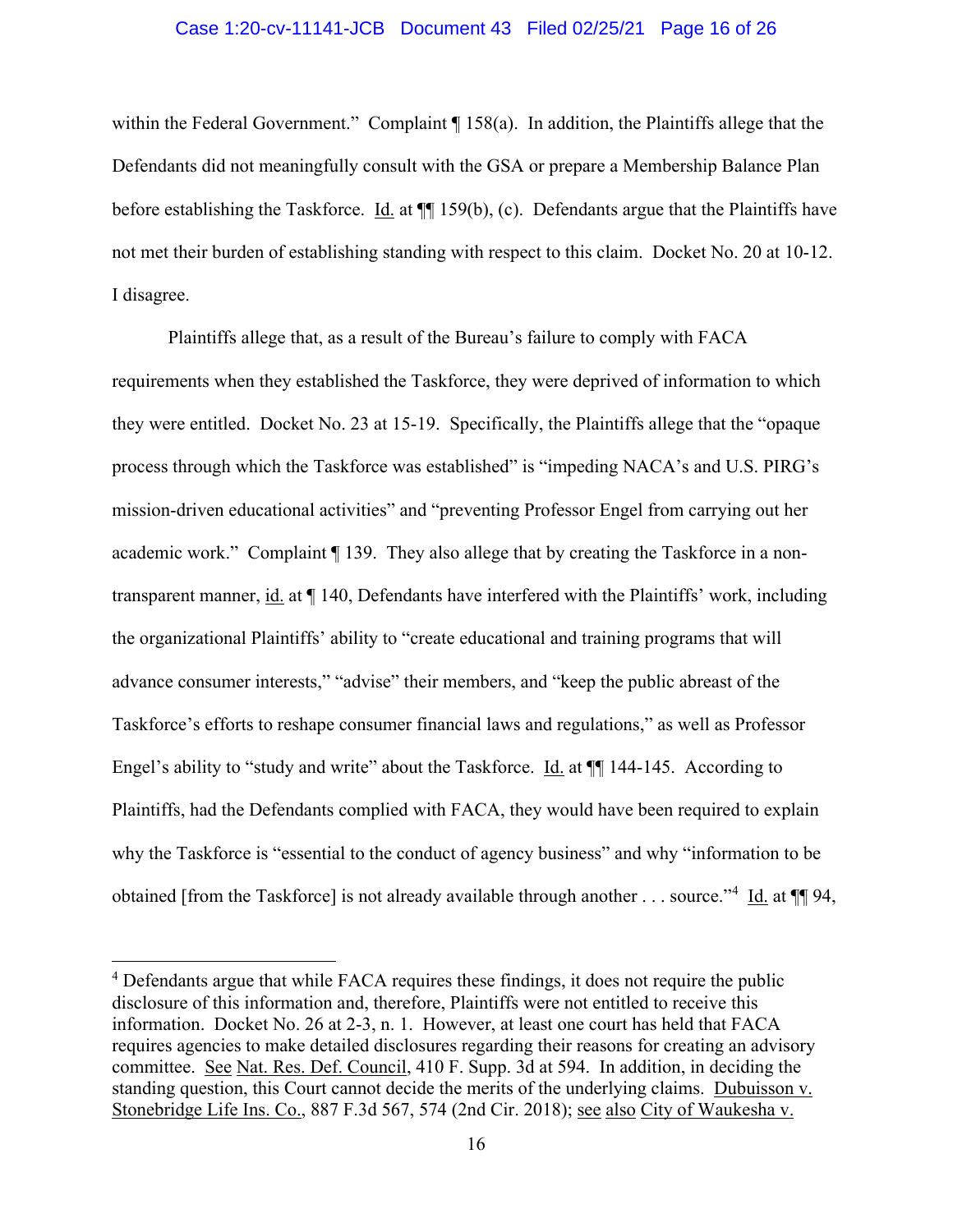### Case 1:20-cv-11141-JCB Document 43 Filed 02/25/21 Page 17 of 26

97-98. These harms, which are exacerbated by the "secrecy with which [the Taskforce] has operated," id. at ¶ 139, have compelled Plaintiffs to expend time and resources monitoring the Taskforce and pursuing information that should already have been public, including by sending staff to meet with the Taskforce and by requesting the Bureau to release Taskforce records. Id. at ¶ 142.

Plaintiffs also allege that the unlawful creation of the Taskforce itself has forced them to divert resources. Docket No. 23 at 19. Specifically, Plaintiffs allege that if Defendants had followed the legally required procedures for the formation of the Taskforce, including consultation with the GSA, they may well have determined that the Taskforce was not "actually useful and beneficial to the public," Complaint ¶ 6, or that its work could be handled by existing government offices. Id. at  $\P$  91-99. Alternatively, that consultation could have led to a more balanced Taskforce composition. Id. at  $\P$  5-6, 101, 116-121. Because the Defendants elected to rush through an unnecessary and unjustified Taskforce on a subject that bears directly on Plaintiffs' missions, Plaintiffs must now "expend time and organizational resources" monitoring, reporting on, and addressing the "likely consequences,"  $id$  at  $\P$  142, of a Taskforce that is "single-minded [in its] focus on protection the [financial services] industry. Id. at ¶ 6; see also id. at  $\P$  154-155.

At this stage, these allegations are sufficient to plausibly allege that the Defendants' alleged failure to comply with FACA's requirements concerning the creation of an advisory committee "perceptibly impaired" the Plaintiffs' activities and diverted at least some of the

E.P.A., 320 F.3d 228, 235 (D.C. Cir. 2003) (citing Warth v. Seldin, 422 U.S. 490, 502 (1975); Am. Fed'n of Gov't Employees v. Pierce, 697 F.2d 303, 305 (D.C. Cir. 1982)) ("[I]n reviewing the standing question, the court must be careful not to decide the questions on the merits for or against the plaintiff, and must therefore assume that on the merits the plaintiffs would be successful in their claims.").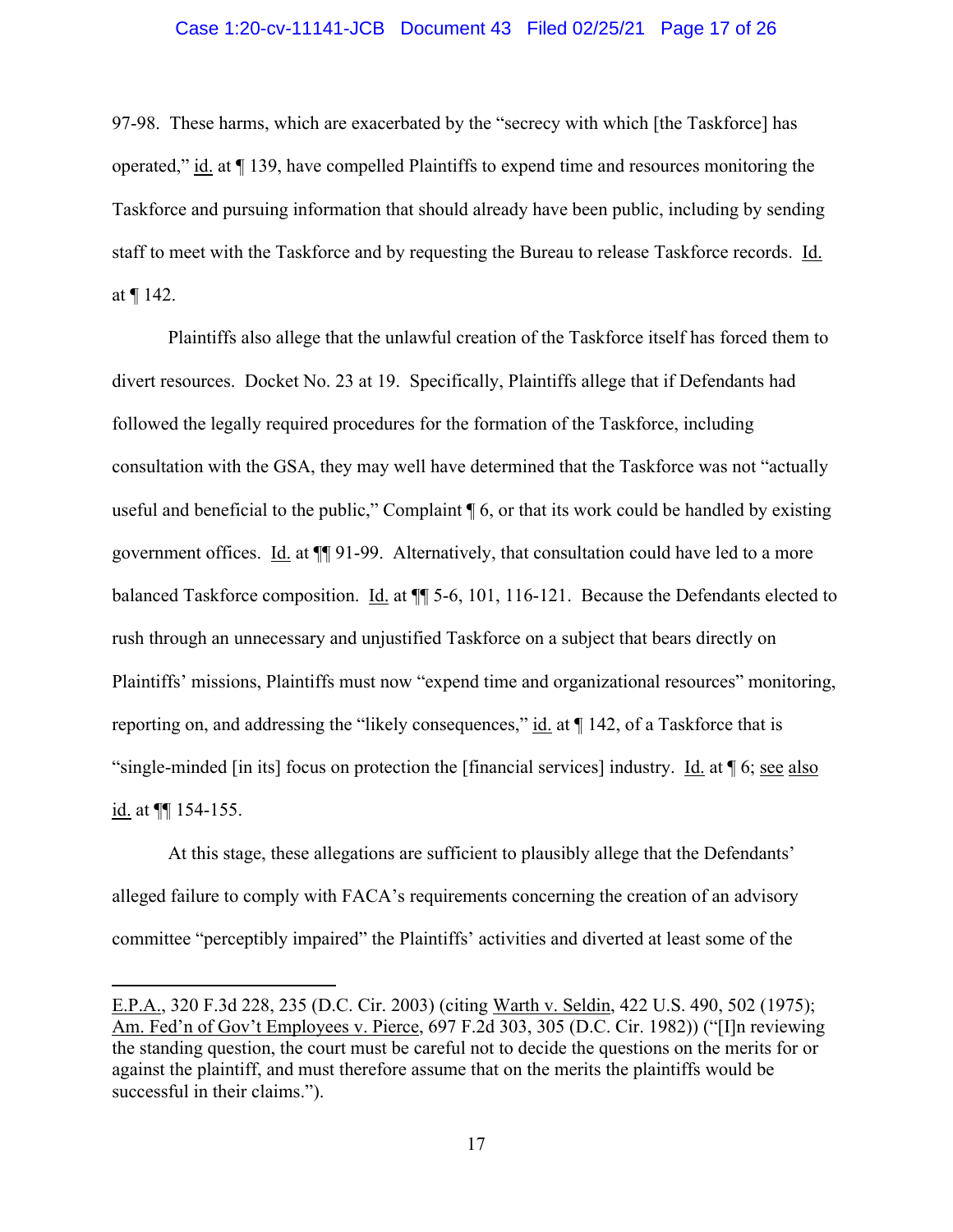#### Case 1:20-cv-11141-JCB Document 43 Filed 02/25/21 Page 18 of 26

Plaintiffs' resources to remedy the harms allegedly caused by the Defendants' conduct. See, e.g., Nat. Res. Def. Council, 410 F. Supp. 3d at 594-595.

It is often premature to assess, on a motion to dismiss, whether Plaintiffs are entitled to their requested remedies, should they prevail. See, e.g., Owens v. Hous. Auth. of Stamford, 394 F. Supp. 1267, 1274 (D. Conn. 1975). In any event, because I have found that the Plaintiffs have standing to bring their first claim for relief, I find that they also have standing to seek their first, second, third, and fifth elements of their prayer for relief. If, as the Plaintiffs allege, the Taskforce was in fact created unlawfully in violation of FACA requirements, then the Plaintiffs have a basis for requesting a declaration that the Defendants' creation and administration of the Taskforce violated FACA and its implementing regulations; that the Taskforce's charter and all orders and decisions be set aside; and that the Taskforce be enjoined from meeting, advising the Director, or otherwise conduct business. See DaimlerChrysler Corp. v. Cuno, 547 U.S. 332, 353 (2006) (citation omitted) (a plaintiff's standing to seek relief "must of course be limited to the inadequacy that produced the injury in fact that the plaintiff[s] ha[ve] established."); accord Gill v. Whitford, 138 S. Ct. 1916, 1934 (2018) ("[A] plaintiff's remedy must be tailored to redress the plaintiff's particular injury.").

Similarly, violations of FACA's requirements can provide a basis for enjoining the use of a committee's recommendations. See, e.g., Alabama-Tombigbee Rivers Coalition v. Dep't of Interior, 26 F.3d 1103, 1107 (11th Cir. 1994) ("[T]o allow the government to use the product of a tainted procedure would circumvent the very policy that serves as the foundation of [FACA]."); California Forestry Ass'n v. U.S. Forest Serv., 102 F.3d 609, 614 (D.C. Cir. 1996) (A use injunction might be appropriate "if the unavailability of an injunctive remedy would effectively render FACA a nullity."). Thus, at this stage, it is also inappropriate to dismiss the Plaintiffs'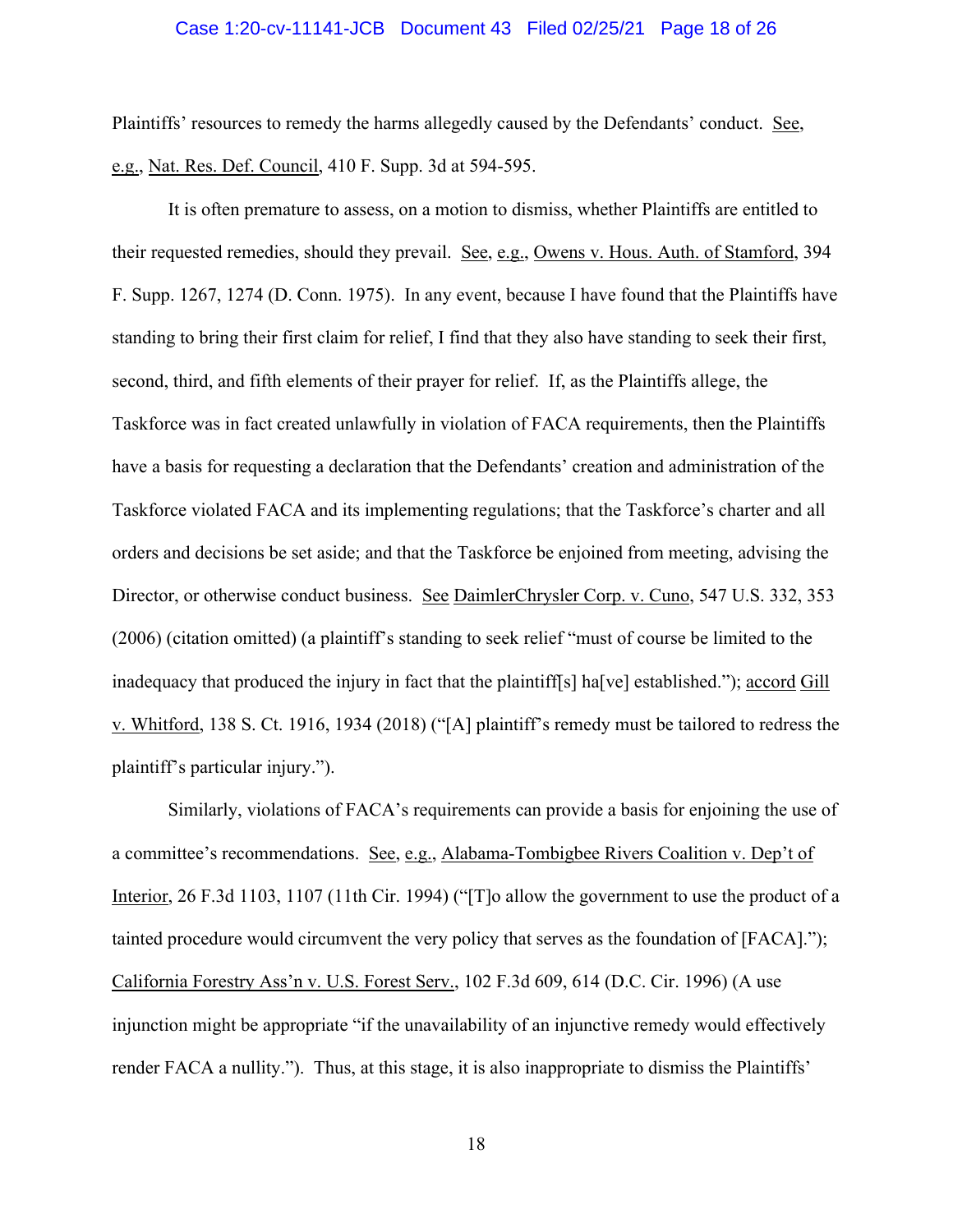#### Case 1:20-cv-11141-JCB Document 43 Filed 02/25/21 Page 19 of 26

fifth request for relief, which seeks to enjoin the Defendants from relying on and using any recommendations or advice from the Taskforce.

#### E. Plaintiffs Have Standing To Challenge The Taskforce's Lack Of Balance

The Defendants also challenge the Plaintiffs' standing with respect to their fourth claim for relief: that the Taskforce is unfairly balanced in violation of FACA. See Complaint ¶¶ 167- 170. Plaintiffs allege that the Taskforce does not include any representation of consumer advocates or consumer finance law experts who endorse consumer protections despite the fact that the Bureau received numerous applications from such candidates, including Professor Engel. Id. at ¶ 116. According to Plaintiffs, Defendants intentionally screened applicants based on whether they supported deregulation. Id. at  $\P$  121. Defendants' decision to exclude consumer advocates is notable given that the Bureau was created to protect consumers in the wake of a crisis caused, in part, by what Congress determined was a deeply flawed consumer protection regulatory regime. Id. at ¶ 122.

The legislative history makes clear that FACA's "'fairly balanced' requirement was designed to ensure that the persons or groups directly affected by the work of a particular advisory committee would have some representation on the committee." Public Citizen v. Dep't of Health and Human Servs., 795 F. Supp. 1212, 1217 (D.D.C. 1992). Thus, when the fairly balanced requirement is ignored, persons having a direct interest in the committee's purpose suffer an injury in fact sufficient to confer standing. Id.; see also Western Org. of Resource Councils v. Bernhardt, 362 F. Supp. 3d 900, 909 (D. Mont. 2019). For example, courts have found standing based on lack of balance where the plaintiffs "lack of representation on the [committee] has further contributed to their monitoring costs" because "representation on the [committee] would improve their ability to keep abreast of [its] activities and increase access to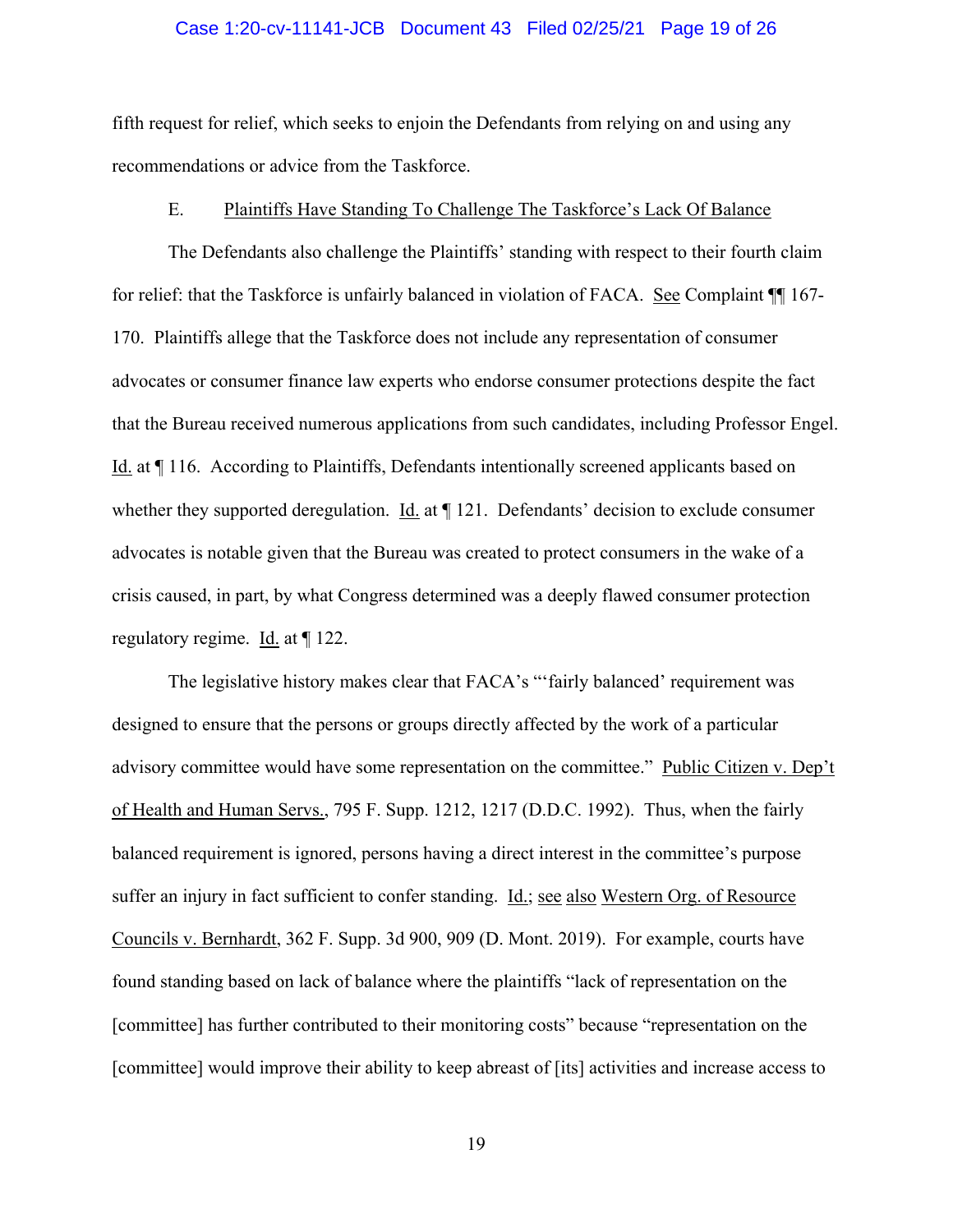#### Case 1:20-cv-11141-JCB Document 43 Filed 02/25/21 Page 20 of 26

information and documents relating to [its] work." Nat. Res. Def. Council, 410 F. Supp. 3d at 602. "If the concrete interest at stake is participation in and oversight for advisory committees, . . . having an allegedly one-sided committee [is a] direct threat to that interest." Western Org. of Resource Councils, 362 F. Supp. 3d at 909.

That is precisely what Plaintiffs allege in their Complaint. Specifically, they allege that, due to the nature of their work, they have significant interests in monitoring, reporting on, influencing, and responding to the Taskforce's work. See Complaint at ¶¶ 9-17, 20, 22. They also allege that due to the Taskforce's "lack of a balanced composition of members, coupled with its lack of transparency, the Plaintiffs must "divert resources in response." Id. at ¶ 139. These deficiencies also "prevent Professor Engel from carrying out her academic work." Id. Plaintiffs further allege that the Taskforce's secrecy and insularity is "exacerbated because the Taskforce does not include a member who represents the interests of consumer advocates or academics," meaning that "Plaintiffs' views are necessarily not represented on the taskforce." Id. at  $\P$  147-148. Thus, Plaintiffs argue that the lack of representation will be make it harder for them to follow and influence the Taskforce's work. These kinds of allegations have been found to sufficiently allege standing at the pleading stage. See, e.g., Nat. Res. Def. Council, 410 F. Supp. at 602.

In addition, denial of access to representation on an advisory committee may constitute an injury in fact under FACA. NAACP Legal Defense & Educational Fund, Inc., v. Barr ("NAACP I"), F. Supp. 3d, 2020 WL 5833866, at \*7 (D.D.C. Oct. 1, 2020) (citations omitted); Nat. Res. Def. Council, 410 F. Supp. 3d at 601. If a party with a direct interest in the committee's work applies for membership and is denied access, that party has standing to challenge the denial. Nat. Res. Def. Council, 410 F. Supp. 3d at 301 (citing cases).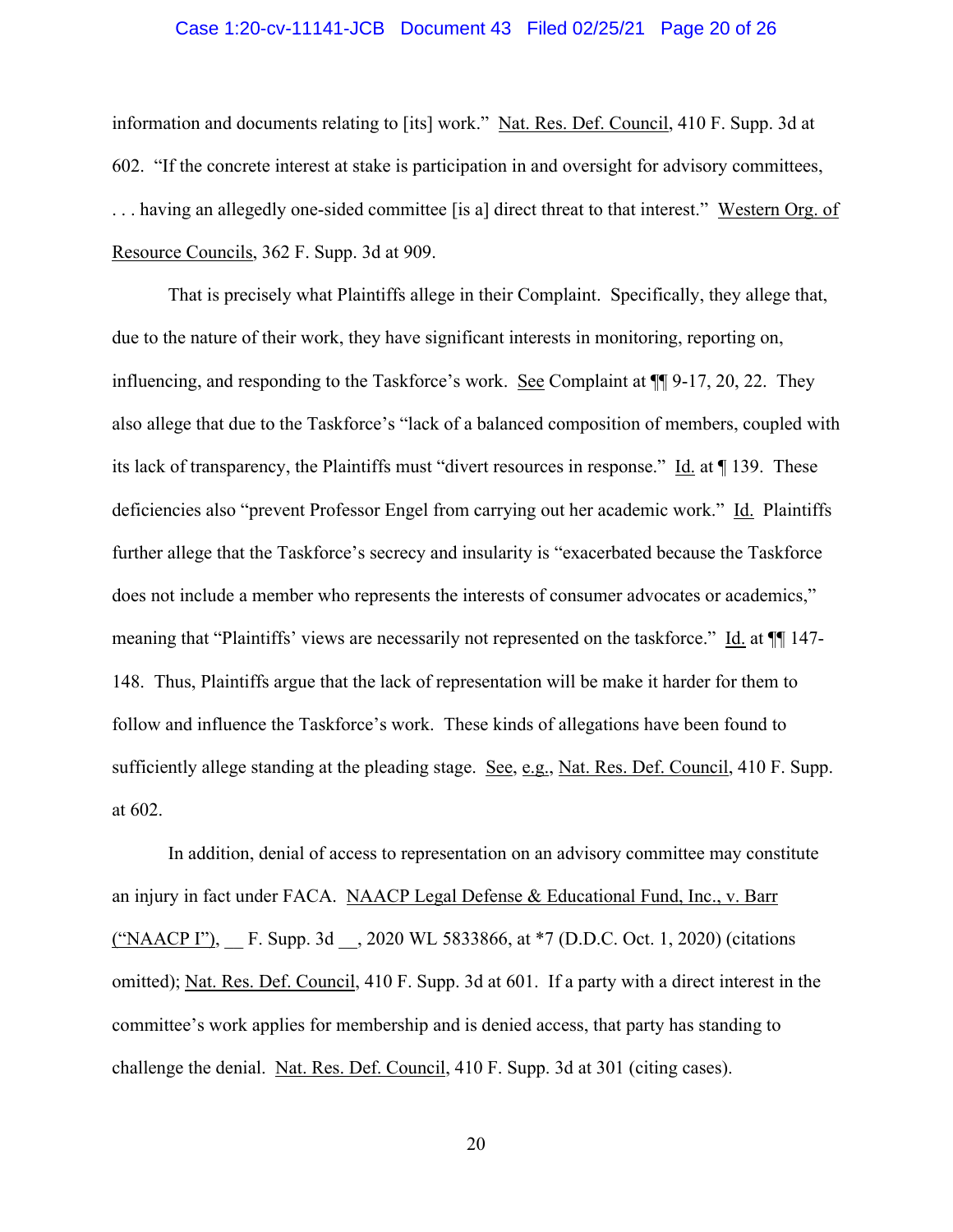## Case 1:20-cv-11141-JCB Document 43 Filed 02/25/21 Page 21 of 26

Here, Professor Engel alleges that she has a direct interest in the work of the Taskforce and that she applied for membership in the Taskforce but her application was denied. Complaint at ¶¶ 17-18, 20-21. She also alleges that she has significant expertise in relevant areas and was qualified for the position. Id. at  $\P$  17-20, 116-117. However, Defendants rejected not just Professor's Engel's application but applications from other candidates with similar qualifications apparently because they allegedly did not support deregulation of the industry. Id. at ¶¶ 116, 121.

Defendants argue that Professor Engel has not suffered an injury because she has no entitlement to Taskforce membership. Docket No. 20 at 13. "Yet, as alleged, the harm arises not because a given individual is entitled to a seat on an advisory committee, but rather because she is entitled to a fair adjudication of her application for membership." Nat. Res. Def. Council, 410 F. Supp. 3d at 602. That is because "a plaintiff suffers a constitutionally cognizable injury by the loss of an *opportunity to pursue a benefit* . . . even though the plaintiff may not be able to show that it was *certain to receive* that benefit had it been accorded the lost opportunity." Teton Historic Aviation Foundation v. U.S. Dep't of Defense, 785 F.3d 719, 724 (D.C. Cir. 2015) (citation omitted; emphasis in original).<sup>[5](#page-20-0)</sup> Here, the Plaintiffs allege that Professor Engel was not given a fair opportunity to apply for membership in the Taskforce because the Defendants employed a biased process to select Taskforce members who exclusively represent deregulatory and industry views, while excluding the views of consumer advocates. Complaint ¶¶ 102-114.

<span id="page-20-0"></span><sup>&</sup>lt;sup>5</sup> In addition, this Court notes that the cases cited by Defendants appear to rely on the conclusion that FACA's fairly balanced requirement is nonjusticiable, a conclusion recently rejected by the First Circuit. See Union of Concerned Scientists, 954 F.3d at 17-20 (noting that the First Circuit's approach accords with the majority view).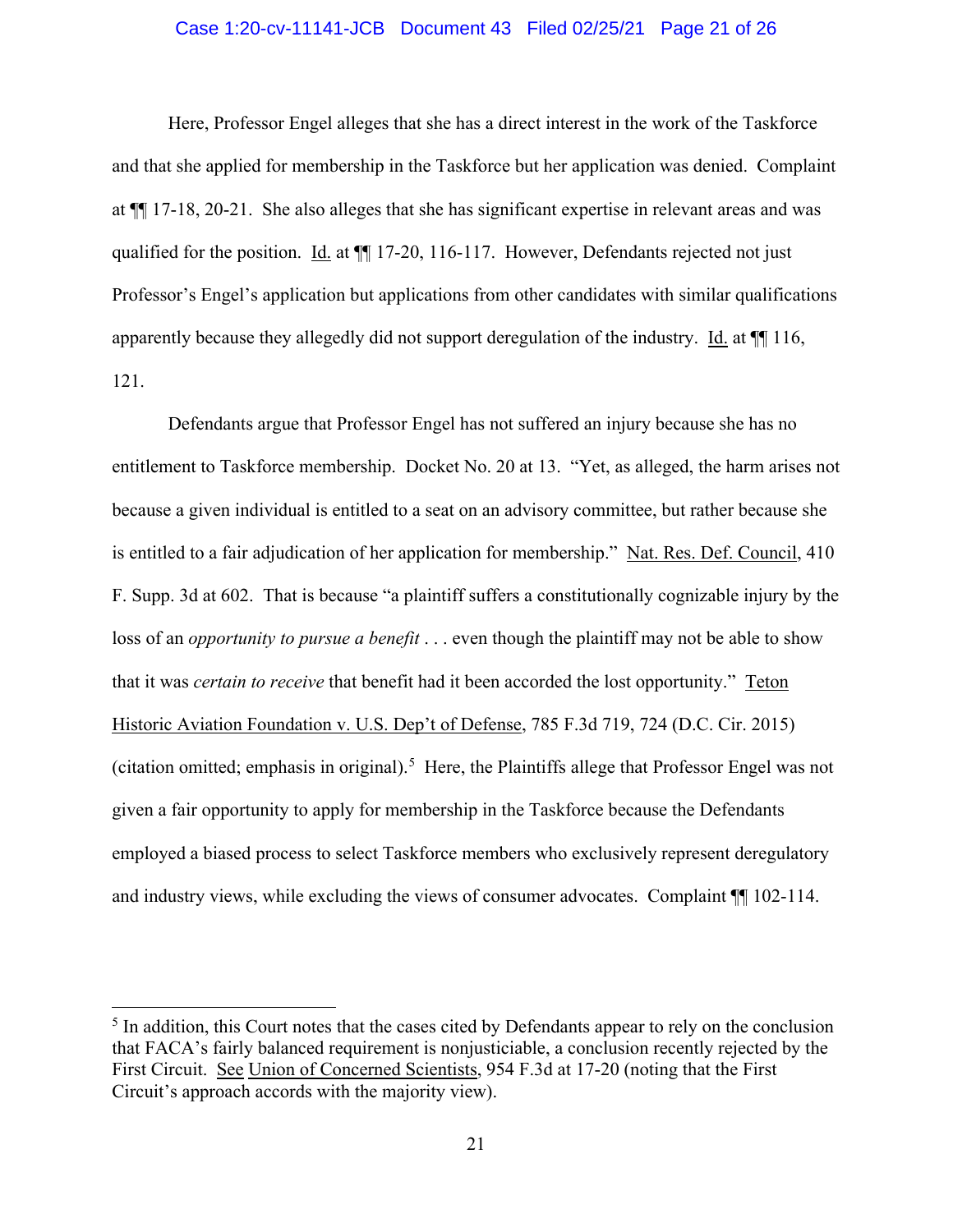#### Case 1:20-cv-11141-JCB Document 43 Filed 02/25/21 Page 22 of 26

Defendants also argue that Professor Engel's injuries are not redressable because the Complaint does not specifically request that she be appointed to the Taskforce. Docket No. 20 at 13-14. However, Professor Engel's injuries, which relate to the operation of a secretive, unlawful committee from which she was allegedly purposefully excluded, would be redressed by the Plaintiffs' request that the Court "set aside the Taskforce's charter and all orders and decisions attendant to the Taskforce's creation, *including the appointments of individual Taskforce members*." Complaint at Prayer for Relief, ¶ 2 (emphasis added). Accordingly, I find that the Plaintiffs have also sufficiently alleged standing with respect to their Fourth Claim for Relief.

## F. Plaintiffs' Claims Are Not Moot

"Article III prohibits federal courts from deciding 'moot' cases or controversies—that is, those in which the issues presented are no longer 'live' or the parties lack a legally cognizable interest in the outcome." Union de Empleados de Muelles de Puerto Rico, Inc. v. Int'l Longshoremen's Ass'n, AFL-CIO, 884 F.3d 48, 57 (1st Cir. 2018) (citation omitted). "Another way of putting this is that a case is moot when the court cannot give any 'effectual relief' to the potentially prevailing party." American Civil Liberties Union of Mass. v. U.S. Conference of Catholic Bishops, 705 F.3d 44, 52 (1st Cir. 2013) (citations omitted). "[I]f events have transpired to render a court opinion merely advisory, Article III considerations require dismissal of the case." Id. (citation omitted).

As discussed above, the Plaintiffs had standing when they initiated this action. Nevertheless, I must determine whether the Plaintiffs' claims have been rendered moot by the issuance of the Taskforce's final report and the resignation of its members. Mootness is "the doctrine of standing set in a time frame: [t]he requisite personal interest that must exist at the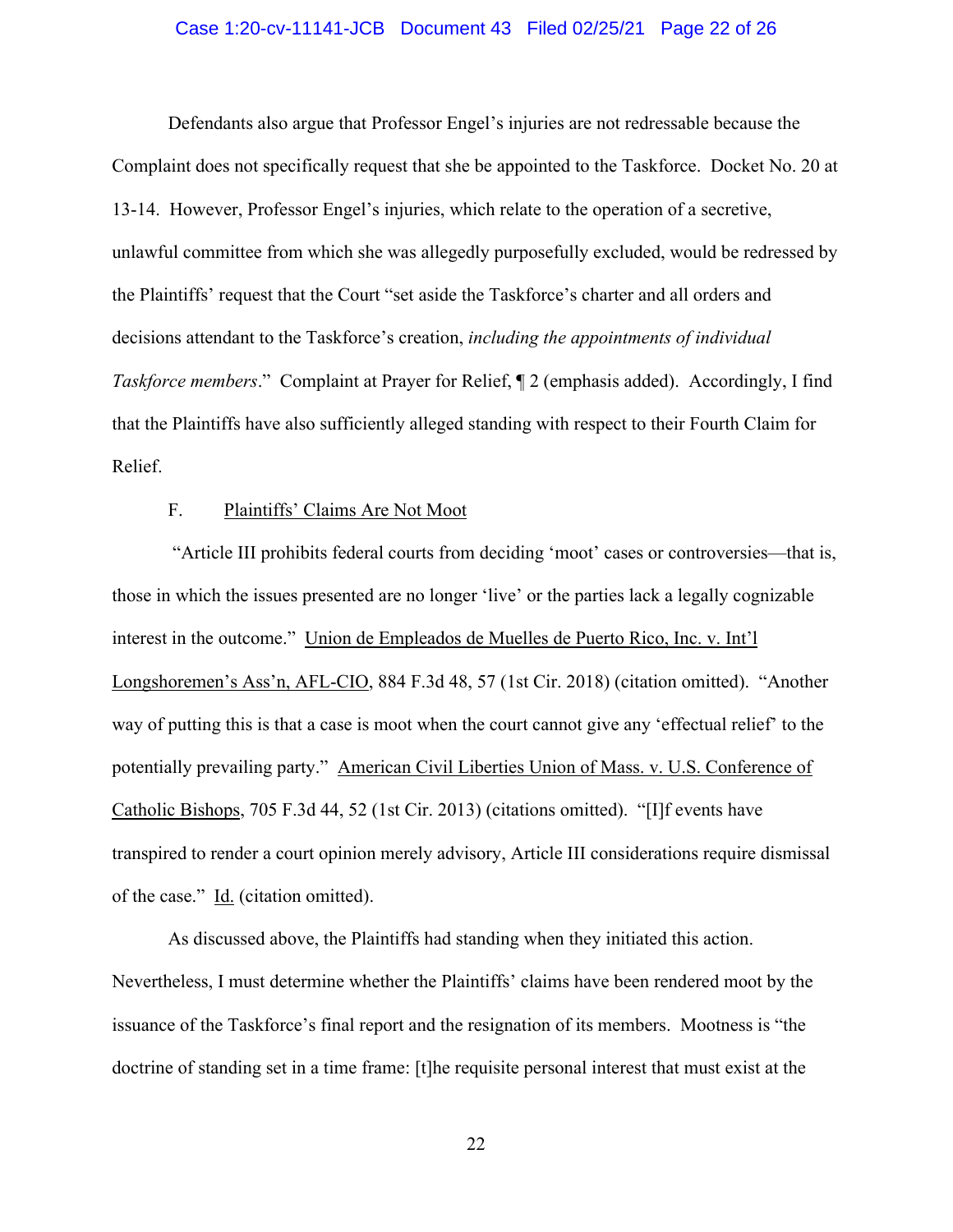#### Case 1:20-cv-11141-JCB Document 43 Filed 02/25/21 Page 23 of 26

commencement of the litigation (standing) must continue throughout its existence (mootness)." Arizonans for Official English v. Arizona, 520 U.S. 43, 68 n. 22 (1997) (quoting United States Parole Comm'n v. Geraghty, 445 U.S. 388, 397 (1980)). "Mootness usually results when a plaintiff has standing at the beginning of a case, but, due to intervening events, loses one of the elements of standing during litigation." WildEarth Guardians v. Pub. Serv. Co. of Colorado, 690 F.3d 1174, 1182 (10th Cir. 2012). "Intervening events must 'have completely and irrevocably eradicated the effects' of the parties' conduct in order for a case to be deemed moot." Town of Barnstable v. O'Connor, 786 F.3d 130, 142 (1st Cir. 2015) (quoting Cnty. Of Los Angeles v. Davis, 440 U.S. 625, 631 (1979)). "The Supreme Court has placed the 'heavy burden of persuasion' with respect to mootness on the party advocating for it." Id. (quoting United States v. Concentrated Phosphate Exp. Ass'n, 393 U.S. 199, 203 (1968)).

1. Plaintiffs' Alleged Harms Are Redressable By An Order Preventing The Defendants From Relying On the Report Or Requiring Them To Add A Disclaimer

The Defendants argue that the Plaintiffs' First, Second, and Fourth Claims for Relief are moot because the Court can no longer grant any meaningful relief to the Plaintiffs with respect to those claims. See generally Docket No. 40 at 5-11. However, the Court can redress Plaintiffs' alleged injuries resulting from each of the Defendants' alleged FACA violations by issuing an order prohibiting Defendants from relying on the Taskforce's report or by requiring them to add a disclaimer indicating that the report was produced in violation of FACA.

The Plaintiffs allege that the issuance of the Taskforce's report itself will injure them. See Complaint at ¶¶ 151-155. Specifically, with respect to their First Claim for Relief, the Plaintiffs allege that the failure to consult with the GSA and make the requisite public interest findings allowed Defendants to create an unnecessary and unbalanced Taskforce that would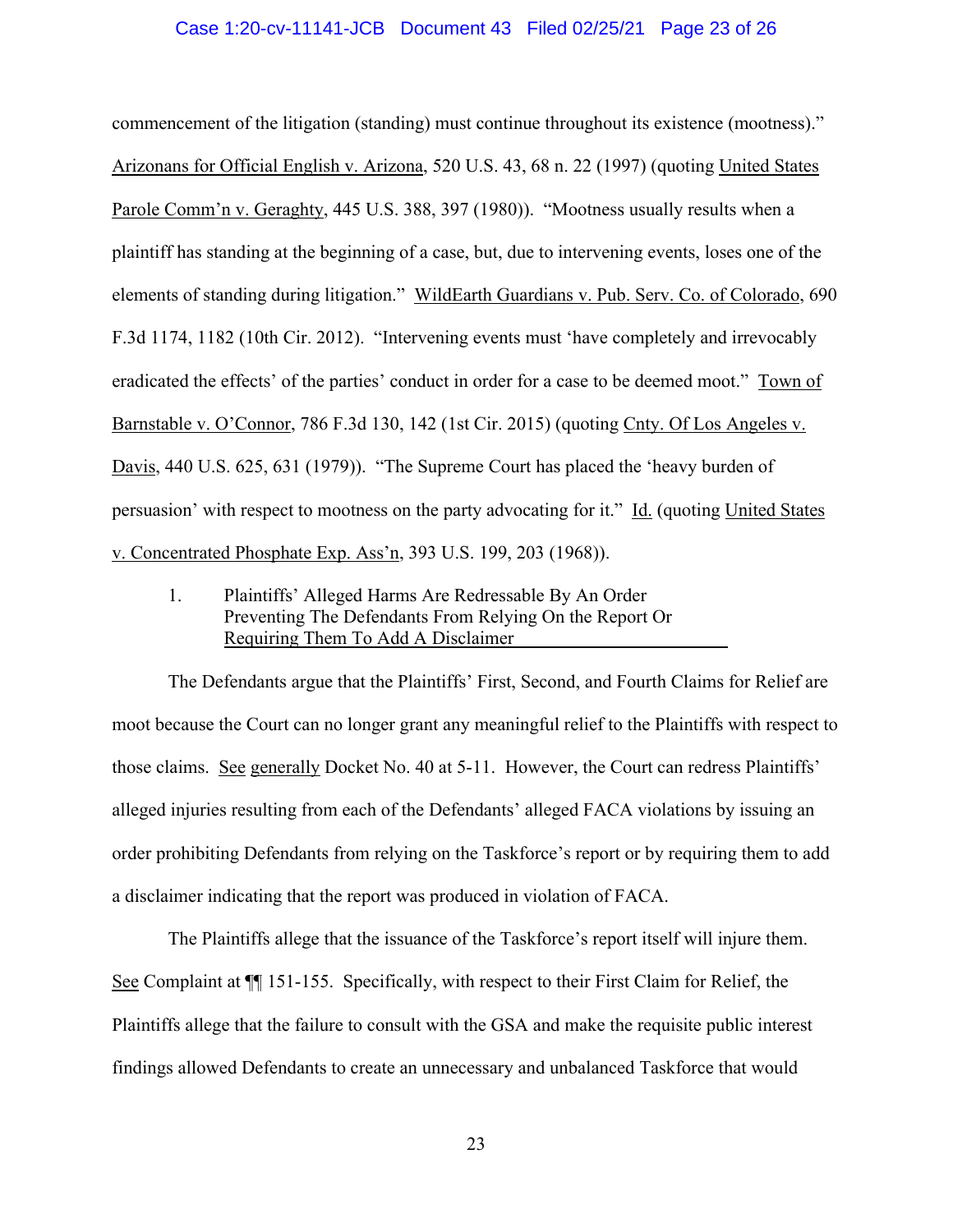### Case 1:20-cv-11141-JCB Document 43 Filed 02/25/21 Page 24 of 26

produce a report that would reflect the views of the financial industry to the detriment of consumers. See id. According to the Plaintiffs, had the Defendants complied with FACA's consultation and other pre-chartering requirements, they may not have created the Taskforce or produced a report at all. See id. at ¶¶ 6, 91-99. In the alternative, they may have established a balanced and fair committee that would not have issued a flawed and biased report. Id. at ¶¶ 5-6, 101, 116-121.

Similarly, the Defendants' alleged failure to make the Taskforce's records and meetings public—at issue in the Second and Third Claims for Relief—prevented the Plaintiffs from participating in and following the Taskforce's work. Id. at ¶ 146. This failure "hamper[ed] Plaintiffs' ability to advocate before the Taskforce and [made] it more likely that recommendations favorable to industry will come to fruition." Id. It is reasonable to infer that, had Plaintiffs and others with similar backgrounds and interests were able to participate, the content of the report would be different.

Finally, in their Fourth Claim for Relief, the Plaintiffs allege that the Taskforce's lack of balance contributed to the biased nature of the report by excluding the Plaintiffs' views from the Taskforce and making it harder for Plaintiffs to "follow and influence the Taskforce's work." Id. at ¶¶ 147-148. Now that the report has been issued, the Plaintiffs "will be required to divert resources to first understand how and why the Taskforce reached its final conclusions, what the impact of those will be, and second, to adapt their educational and advocacy work to this new reality." Id. at  $\P$  155.

All of these alleged injuries can be redressed by a use injunction, prohibiting the Defendants from relying on the report. See, e.g., Alabama-Tombigbee Rivers Coalition, 26 F.3d at 1107; California Forestry Ass'n, 102 F.2d at 614. In the alternative, the Court could require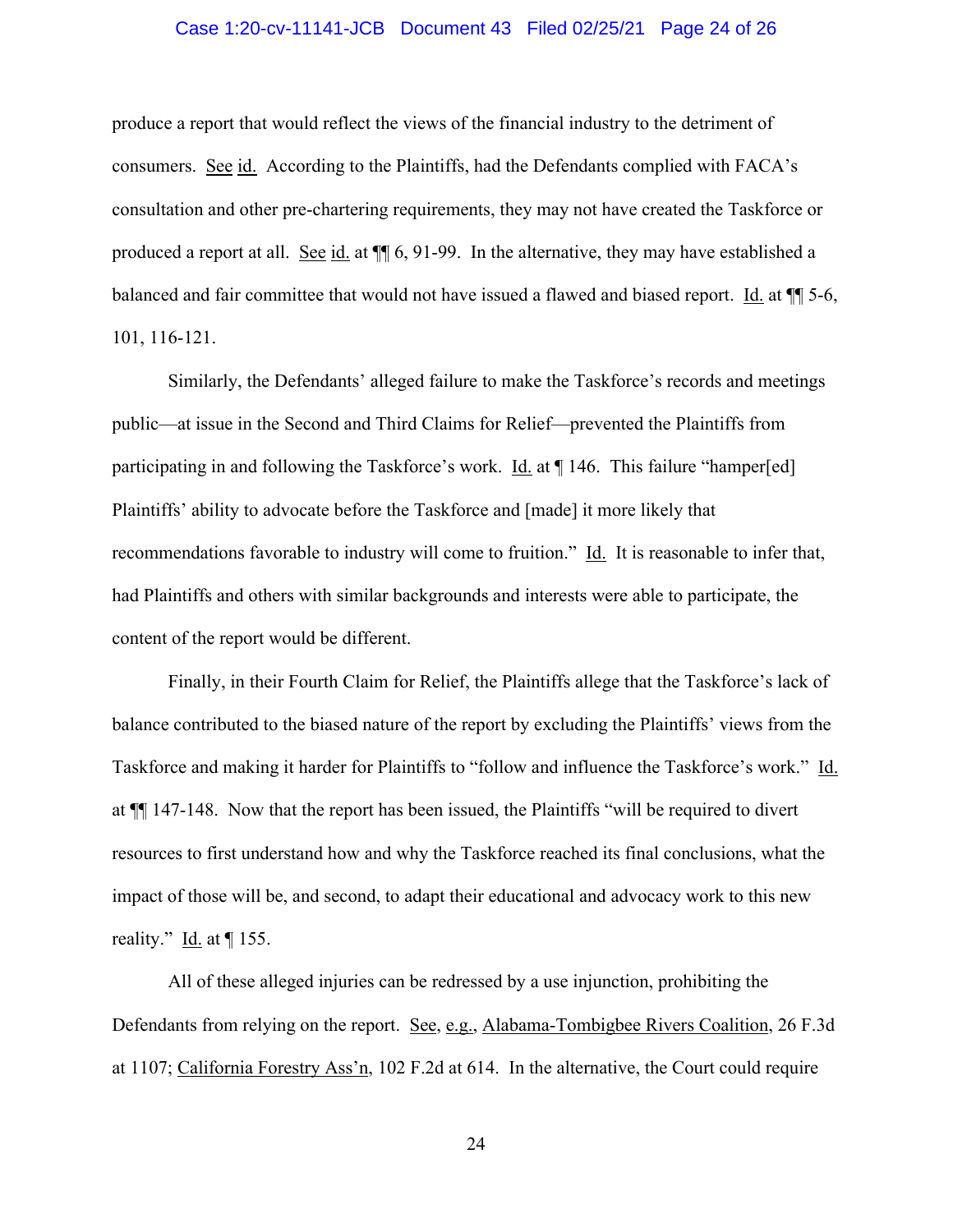#### Case 1:20-cv-11141-JCB Document 43 Filed 02/25/21 Page 25 of 26

the Defendants to attach a disclaimer to the report stating that it was produced in violation of FACA. See, e.g., NAACP Legal Def. & Educ. Fund, Inc. v. Barr ("NAACP II"), No. 20-cv-1132, 2020 WL 6392777, at \*2 (D.D.C. Nov. 2, 2020). Such relief would redress Plaintiffs' injuries, which "stem from [their] inability to influence the [Taskforce's] work by scrutinizing the [Taskforce's] activities and having access to a representative voice on the [Taskforce]," because "the disclaimer would give [Plaintiffs] ammunition in the arena of public opinion." Id.

#### 2. The Court May Also Issue Declaratory Relief

The Plaintiffs have also requested declaratory relief in the form of a declaration that the "Defendants' creation and administration of the Taskforce violates the APA, FACA, and FACA's implementing regulations, and that the establishment of the Taskforce [was] therefore unlawful." Complaint, Prayer for Relief, ¶ 1. Thus, Plaintiffs' claims are not moot if they "retain[] sufficient interests and injury as to justify the award of declaratory relief." Union de Empleados de Muelles de Puerto Rico, Inc., 884 F.3d at 58 (quoting Super Tire Eng'g Co. v. McCorkle, 416 U.S. 115, 122 (1974)). The Court must "examine whether 'there is a substantial controversy . . . of sufficient immediacy and reality to warrant the issuance of declaratory judgment." Id.

As discussed above, the Plaintiffs have sufficiently alleged an injury resulting from the issuance of the report. Declaratory relief would provide the Plaintiffs with ammunition for any future attack on the Taskforce's findings or any action taken in reliance on those findings. See, e.g., NAACP I, 2020 WL 5833866, at \*9 (finding injuries to be redressable even if subject commission was terminated). For example, if successful in this case, the Plaintiffs could point to the Taskforce's imbalance and failure to satisfy FACA's procedural requirements in challenging the report or future Bureau actions. See id. Accordingly, I find that the controversy over